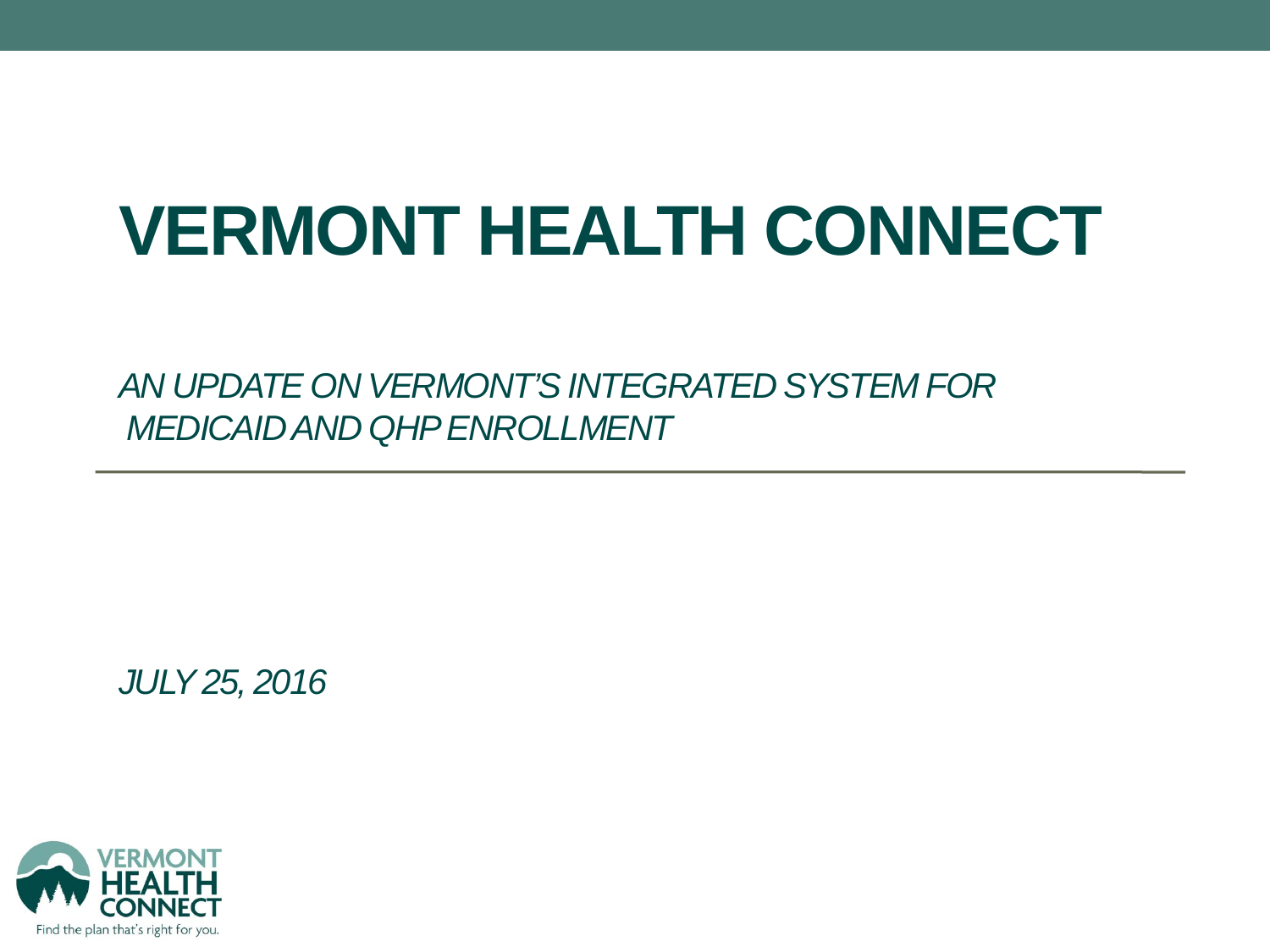### Overview: Updates Since Last Testimony 2

Last testimony was the first week of May.

Here are where key metrics stood then and now:

**COC Inventory** Early May Count: 3,480

**Integration – 2016 Transaction Inventory** Early May Error Rate: 3.5%

**Open Escalated Cases**  Early May Count: 234

**Customer Requests Completed within 10 Days**  Early May Rate: 66%

**COC Inventory** Late July Count: 1,498 (down 54%)

**Integration**  Late July Error Rate: 1.6% (down 54%)

**Open Escalated Cases**  Late July Count: 30 (down 83%)

**Customer Requests Completed within 10 Days**  Early July Rate (most recent): 84% (up 27%)

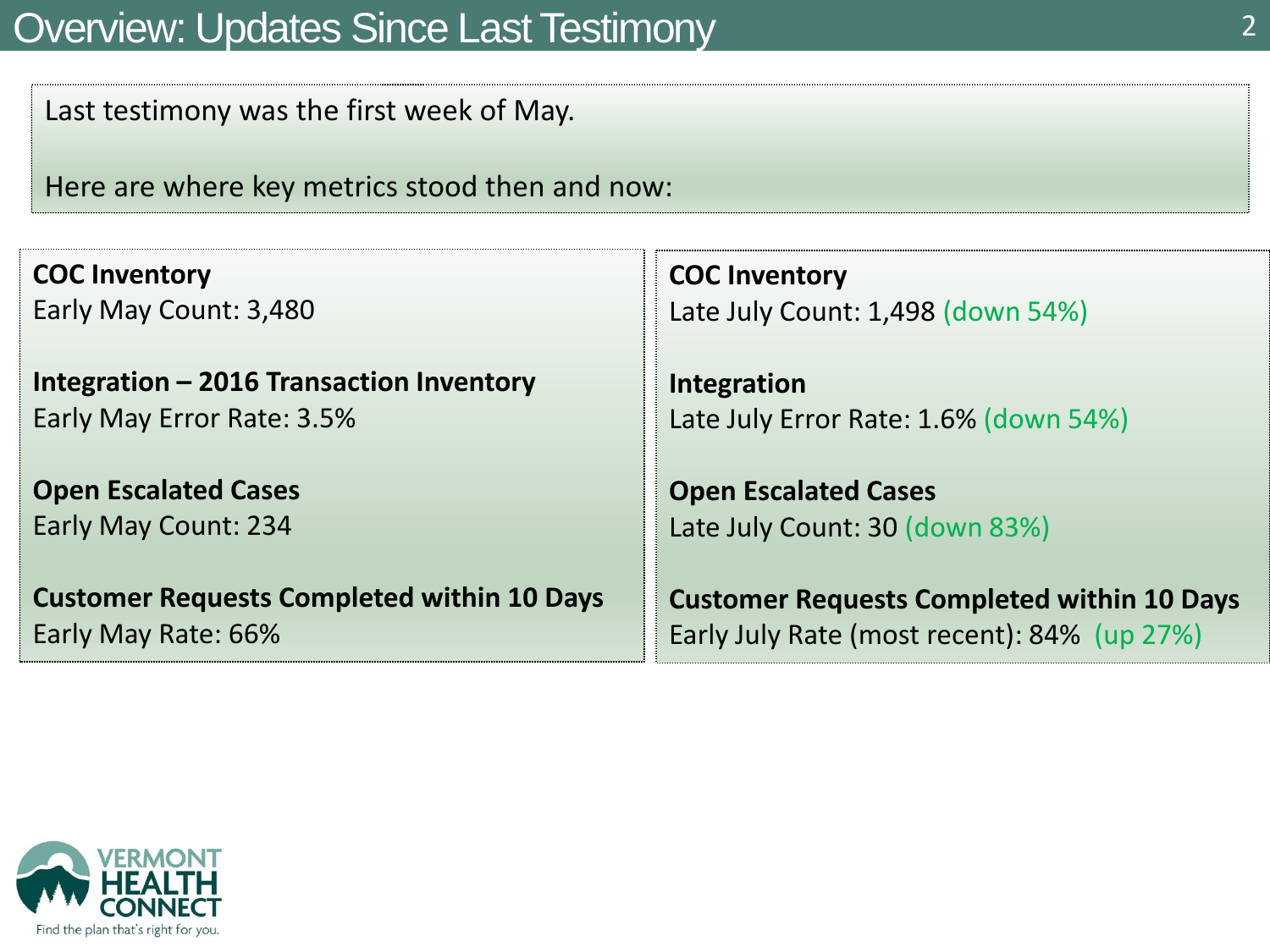## The Big Picture: Enrollment 3

- More than **one in three Vermonters is now covered** by a Vermont Health Connect health plan, either a qualified health plan (QHP) or Medicaid for Children and Adults (MCA).
- As of July 2016, approximately 220,000 Vermonters possessed such coverage.
	- QHP enrollment consisted of more than 78,000 Vermonters covered either as individuals through the exchange or direct-enrolled through a small business employer.
	- MCA enrollment included more than 77,000 adults and 63,000 children (including CHIP).
- DVHA's Health Access Eligibility and Enrollment Unit (HAEEU), which provides operational support to VHC customers, also manages enrollment for more than 30,000 Vermonters who receive Medicaid for the Aged, Blind, and Disabled (MABD).

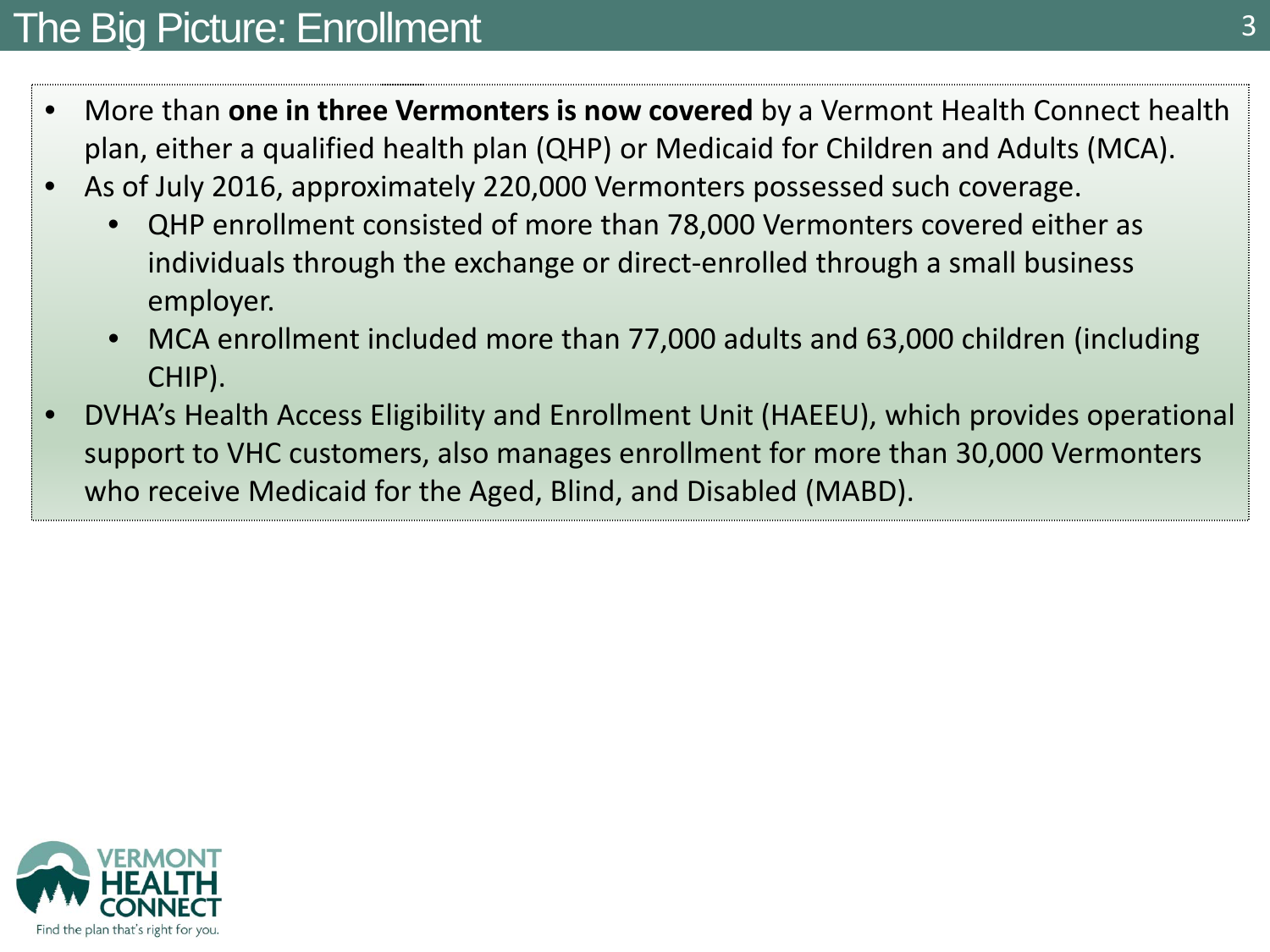## The Big Picture: Enrollment and the Uninsured Rate 4

- National Center for Health Statistics estimates that Vermont's uninsured rate fell to 2.7% in 2015.
- Continuation of positive enrollment reports, such as those from Census Bureau showing that Vermont passed Hawaii and Washington, D.C. to attain one of the two lowest uninsured rates in the nation.
- 2016 VHC enrollment data shows that Vermont is:
	- o continuing to chip away at the last 2.7% uninsured, and
	- o reaching the challenging "young invincible" demographic.
- At time of 2014 Vermont Household Health Insurance Survey, 25-34 year olds were more than twice as likely as any other age group to be uninsured.
- They are now enrolling through VHC at a much higher rate.
- More than one in five (21%) new VHC QHP enrollees are in the 26-34 age group, compared to just 12% of the renewing population.



## **QHP INDIVIDUALS WHO ARE YOUNG ADULTS (26-34)** 21% of new enrollments 12% of re-enrollments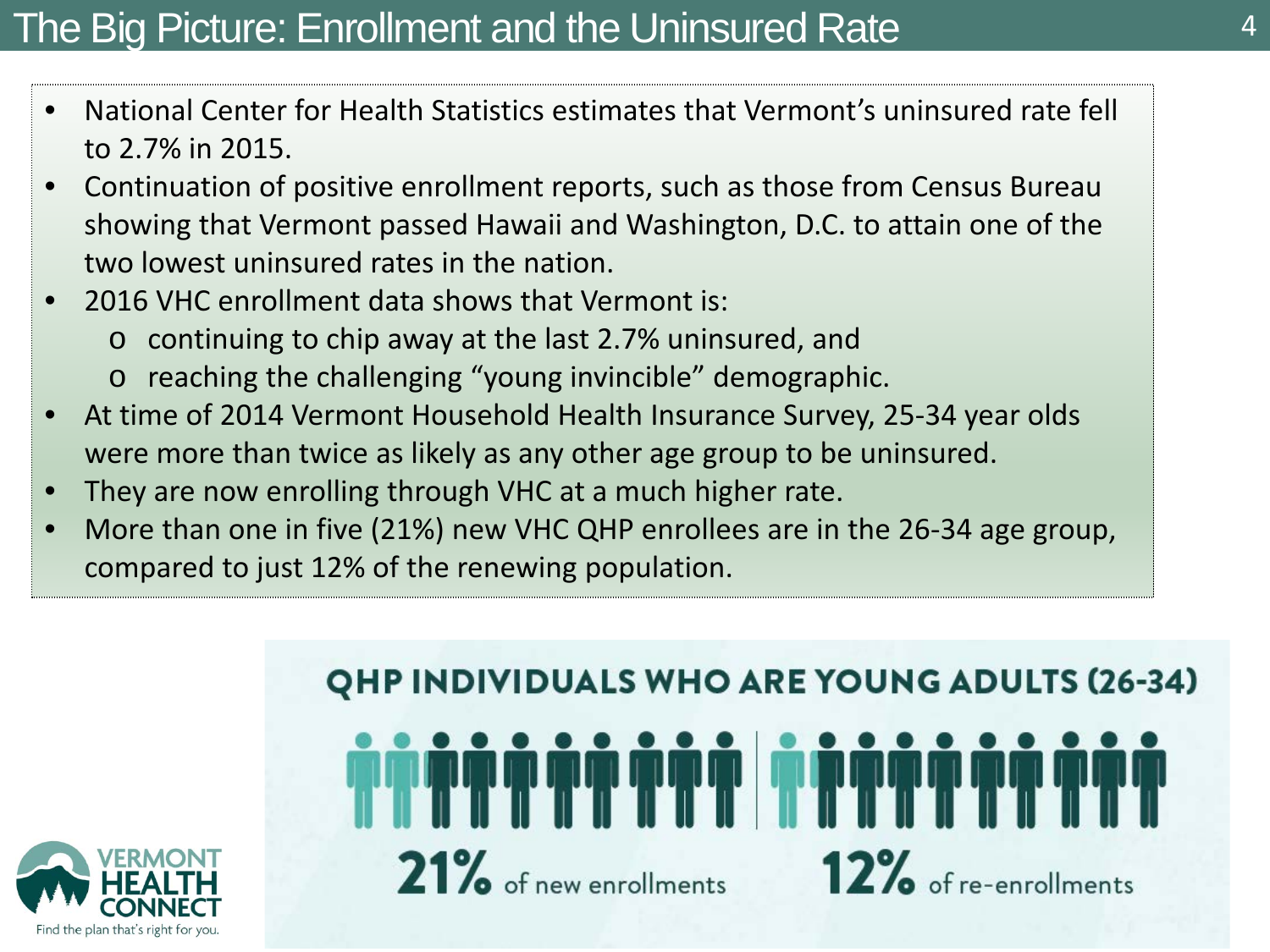## QHP Enrollment and Financial Help **<sup>5</sup>**

- More than three-quarters (76%) of VHC-managed QHP enrollees receive financial help to make premiums and/or out-of-pocket costs more affordable.
- Up from approximately two-thirds last year.
- Proportion is even higher (87%) among newly enrolled QHP customers.



## QHP INDIVIDUALS RECEIVING FINANCIAL HELP 87% of new enrollments 73% of re-enrollments

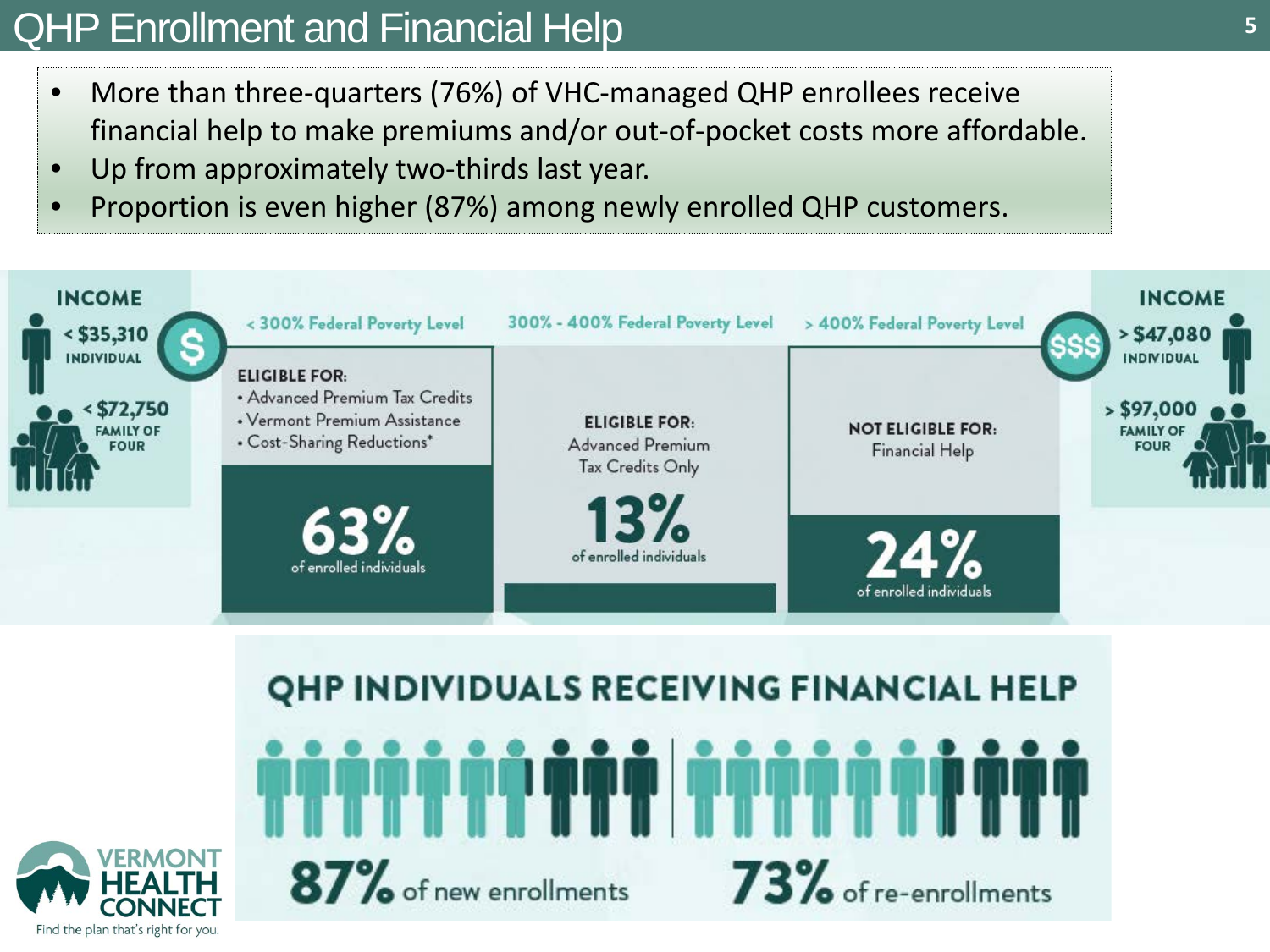• Goal: To ensure that every Vermonter has access to high quality, affordable health care.

1) Efficient, streamlined technology, which:

- promotes self-service,
- facilitates accurate and timely eligibility determination,
- ensures the integrity of data shared with partners.

2) A stable operating structure, which:

- enables accurate processing and service delivery,
- can withstand seasonal spikes in volume,
- provides quality customer service for Vermonters.

3) Educational resources and a network of partners, which ensure Vermonters:

- have quality health coverage options,
- are equipped to make the best decisions for their family's needs and budget,
- are supported in using their health coverage to get the best health outcomes.

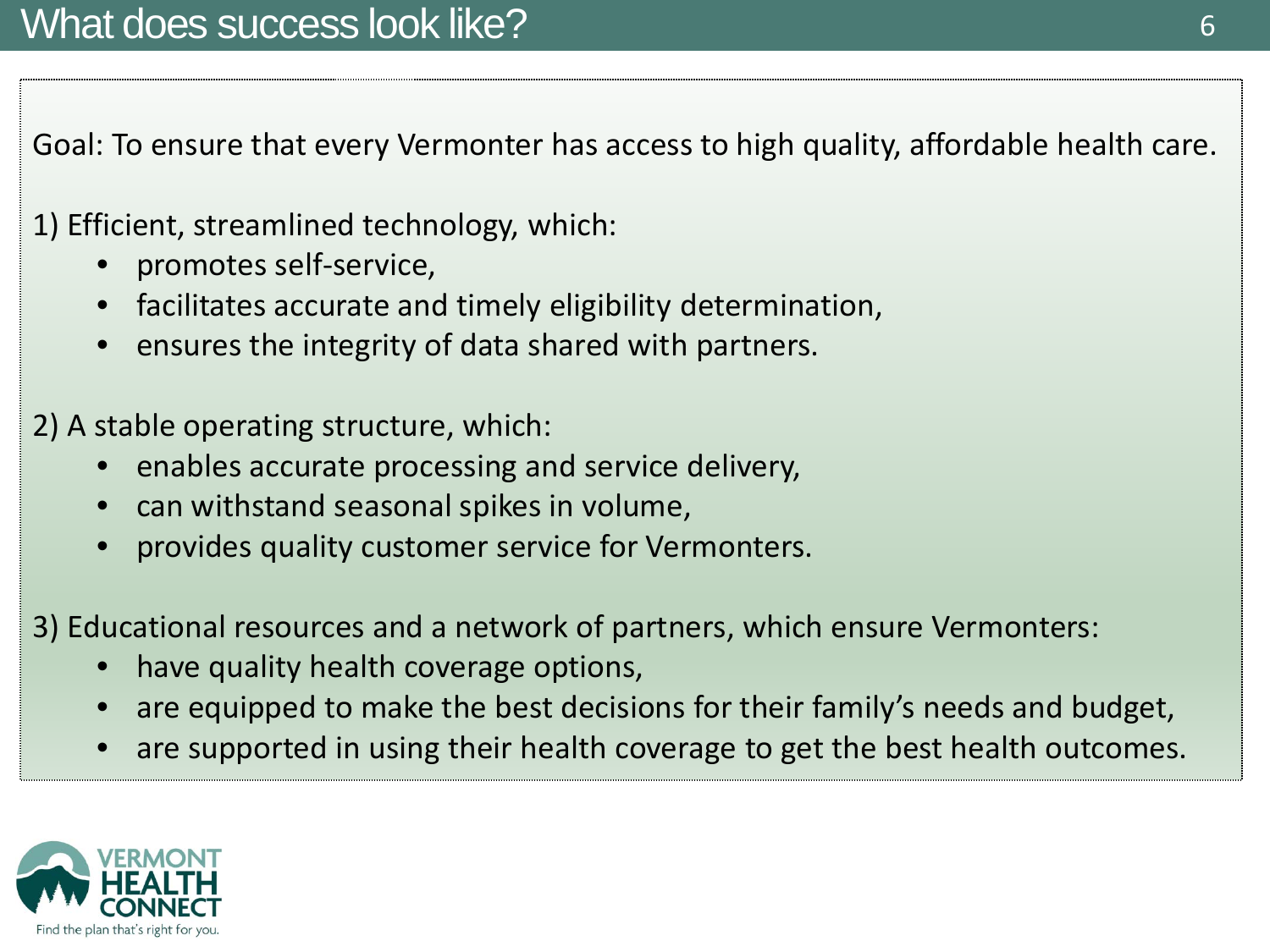## **TECHNOLOGY**

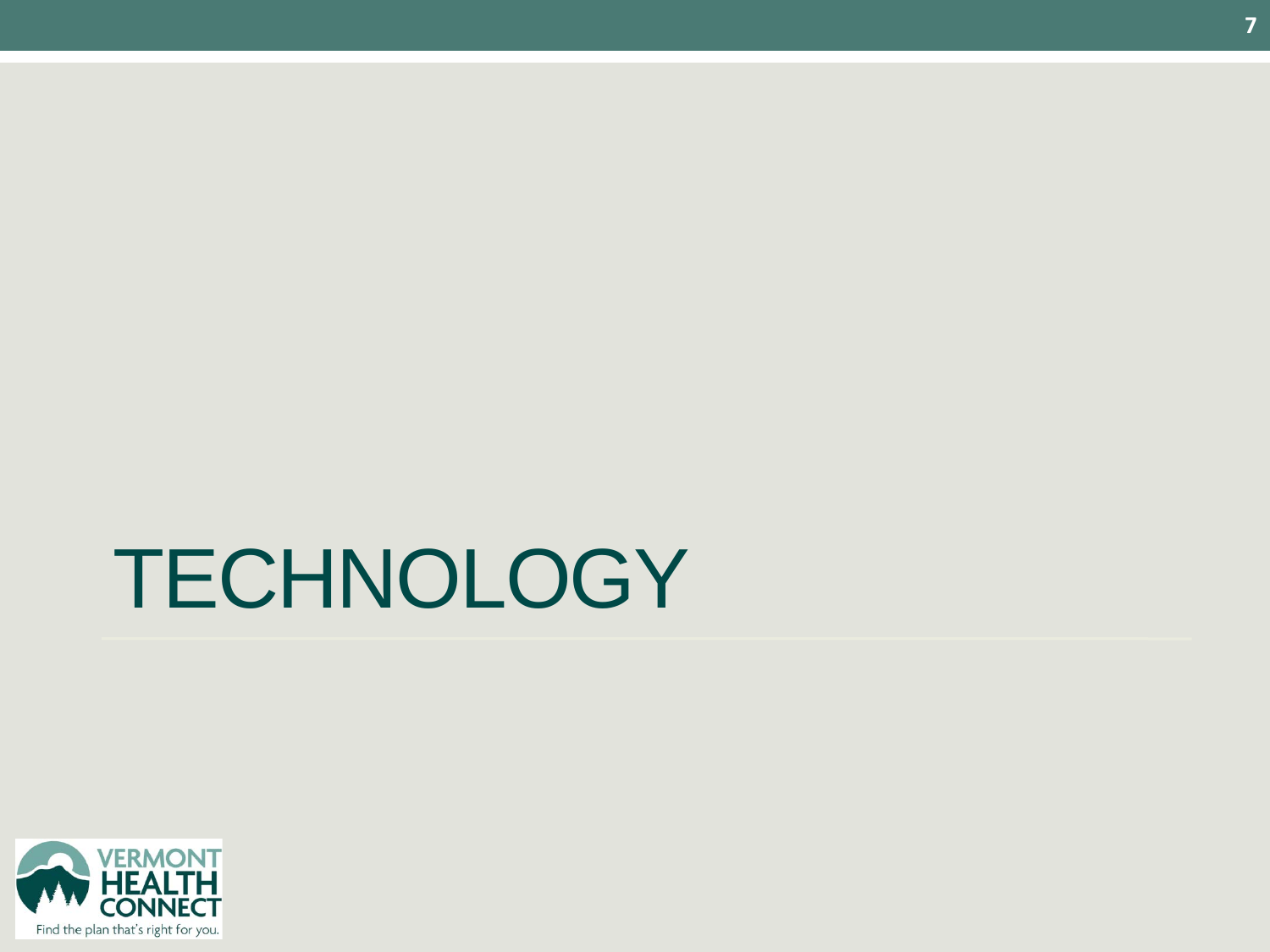The successful March deployment of an upgrade to support VHC-system Medicaid renewals, the last in year-long series of system upgrades, allowed focus to shift to immediate priorities related to business operations and customer experience.

Dubbed the "Maintenance and Operations Surge," a partnership between Optum and State of Vermont aligned work streams and resources to improve:

- **Medicaid Renewal:** optimize new functionality for enrollees already in system
- **Integration across all systems:** Carriers, Payment Processor (WEX), Legacy Medicaid system (ACCESS)
- **Reconciliation:** on-going monthly reconciliation

- For each stream, the focus included:
	- Root cause analysis
	- Remediation of existing issues
	- Prevention of future incidents

#### **Goals Results**

- Significant deployments every three weeks to implement codes fixes, data clean-up, and process resolution.
- More than 200 defects addressed in first six deployments, including July 20.
- Dramatic improvement in key metrics across the board, from integration to COC to Access to Care.

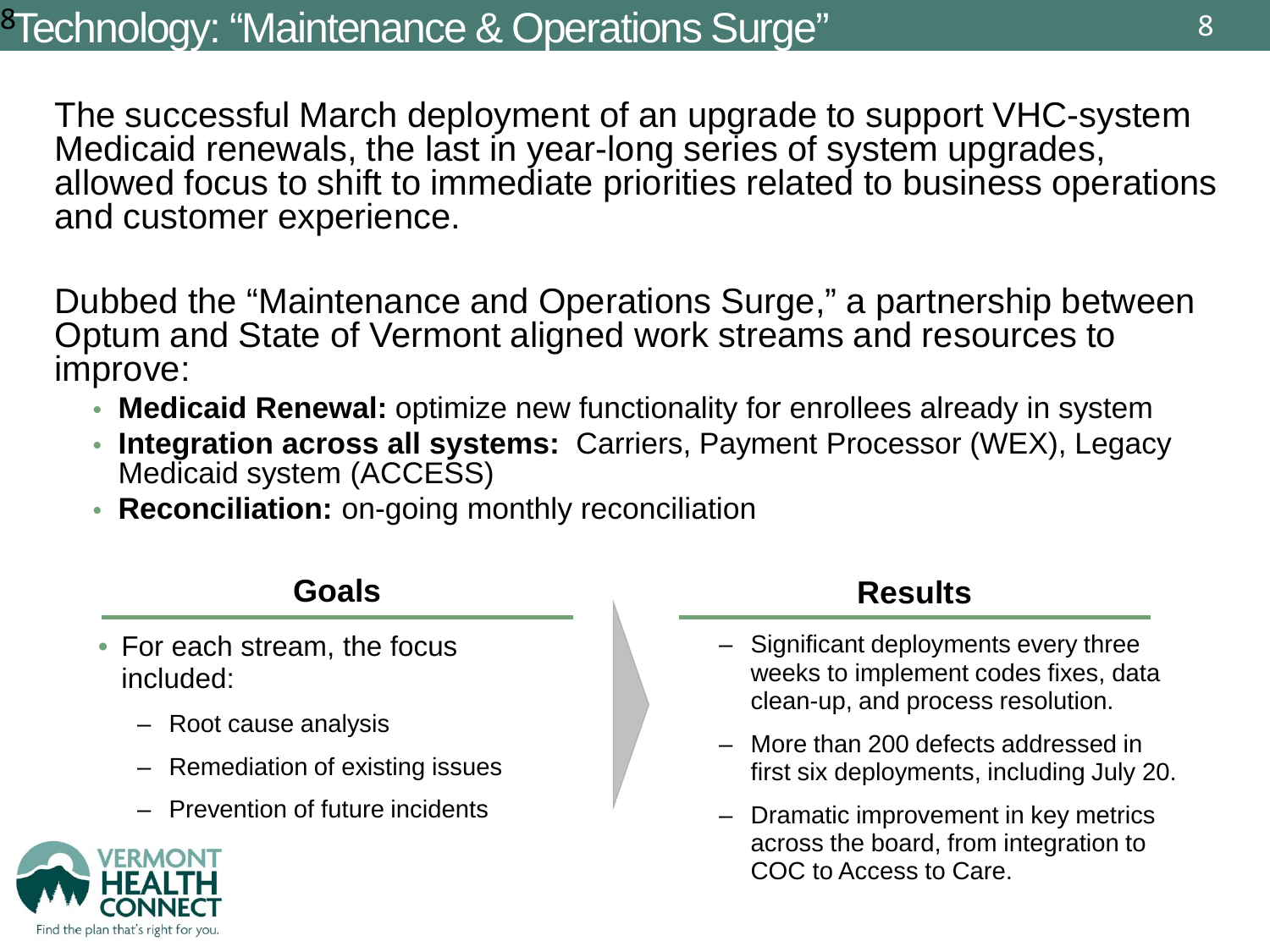## Medicaid Renewals 9

Since January:

- Renewing Medicaid enrollees at the rate of 9,000 households/month.
- Initiated renewal for 60,000 MAGI households; more than 100,000 individuals.
- Verifying all Medicaid households at initial application and redetermination for income, SSN, citizenship, & immigration status.
- Approved mitigation plan with CMCS which brings us into compliance with CMCS priorities in 2017.



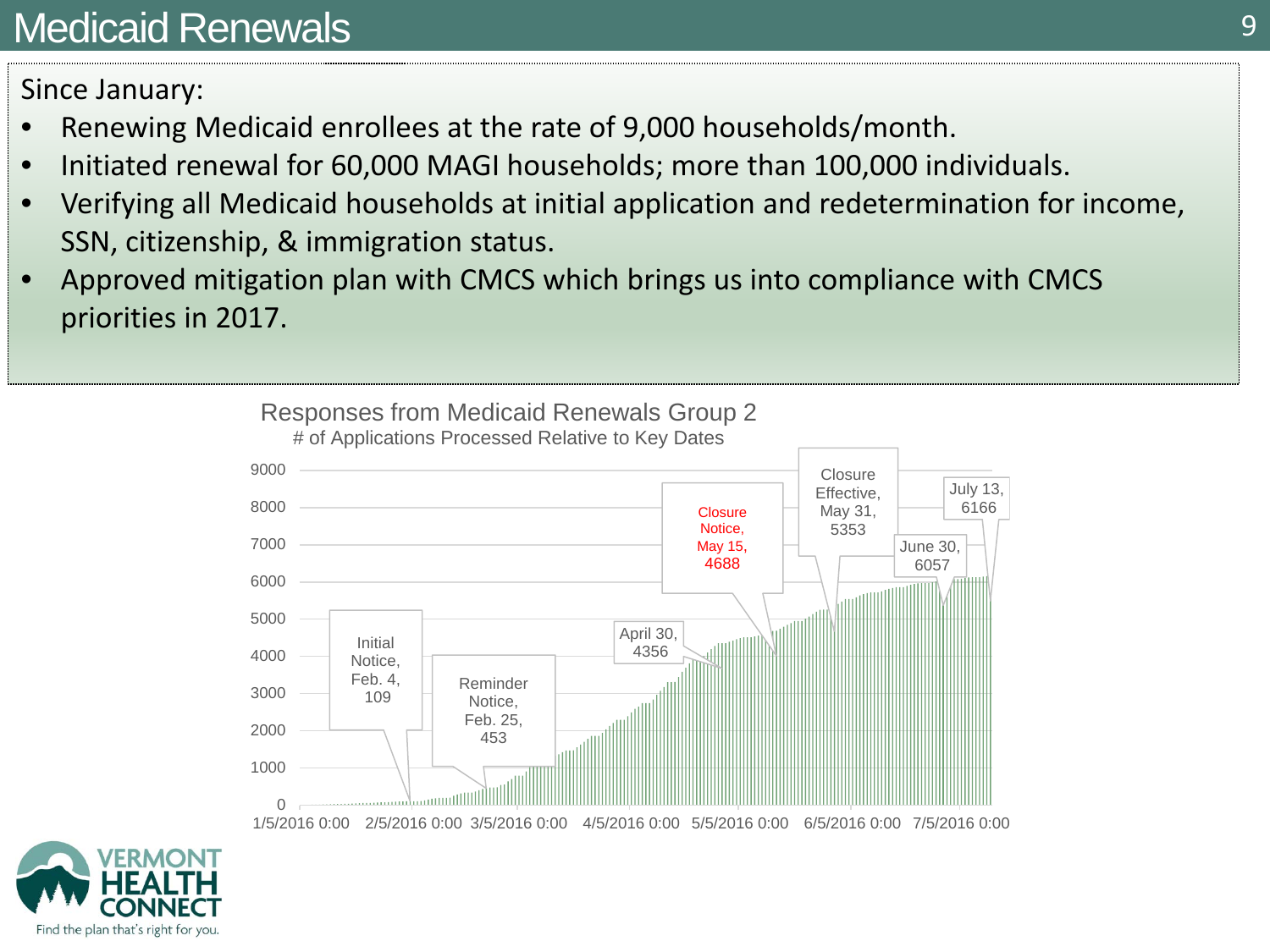### Integration and the set of the set of the set of the set of the set of the set of the set of the set of the set of the set of the set of the set of the set of the set of the set of the set of the set of the set of the set

### Since March:

- Defect remediation and data clean-up from surge effort have reduced the number of new errors each month.
- Fixed 34 problem tickets and defects.
- Inventory of 834 errors down 83%.





In addition to working to resolve these known errors, VHC and carriers continue to work together to make sure transactions are being initiated and integrated across systems as expected.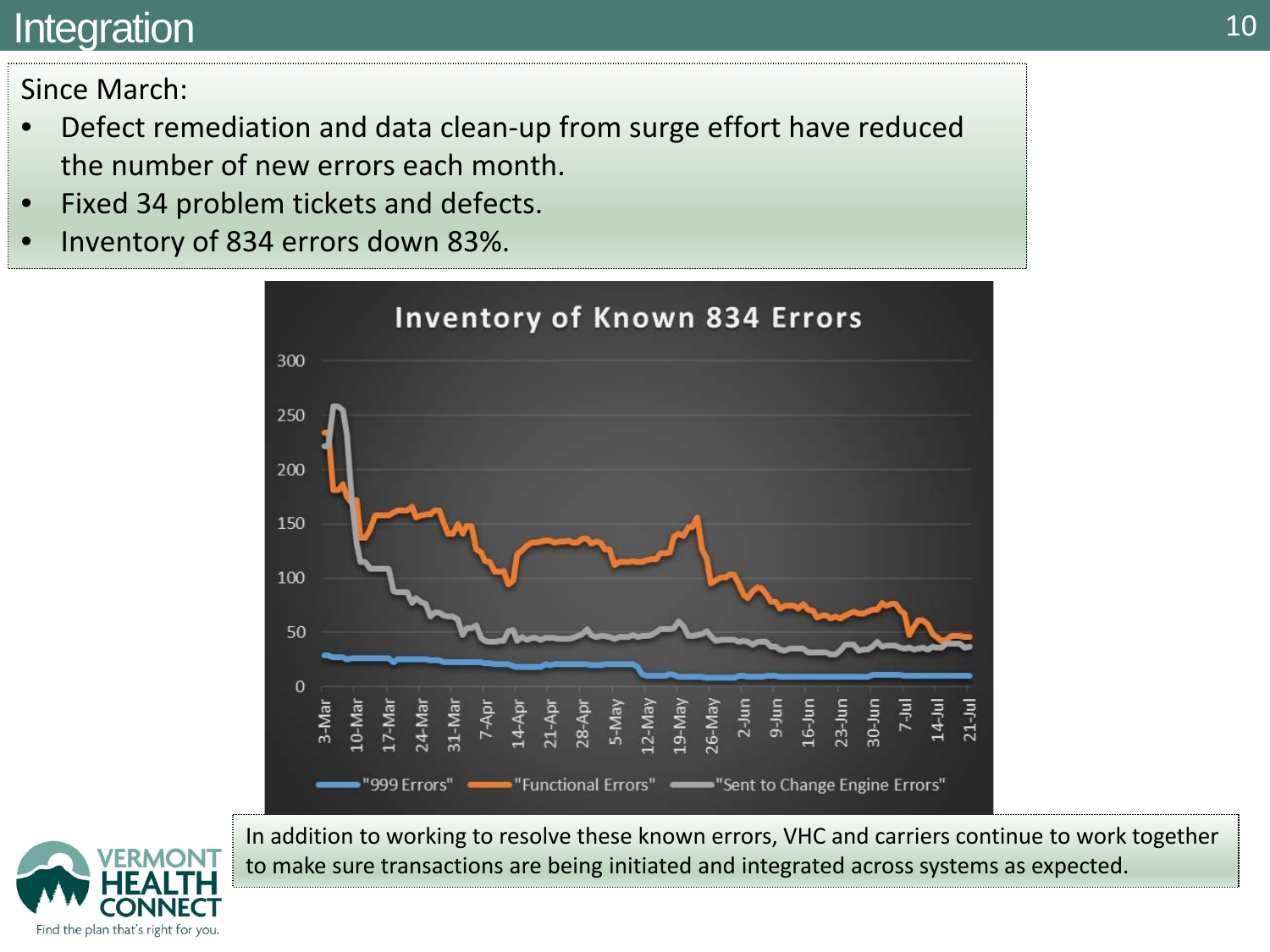### Integration and the set of the set of the set of the set of the set of the set of the set of the set of the set of the set of the set of the set of the set of the set of the set of the set of the set of the set of the set

- "In-Flight" refers to transactions that have been sent from one system, but have yet to receive either a confirmation or an error from the other system.
- In addition to reducing the error rate, Optum and VHC have focused on reducing the number of transactions – and the time – that are in-flight. Since May:
- Inventory of in-flight transactions cut by more than three-quarters (76%).



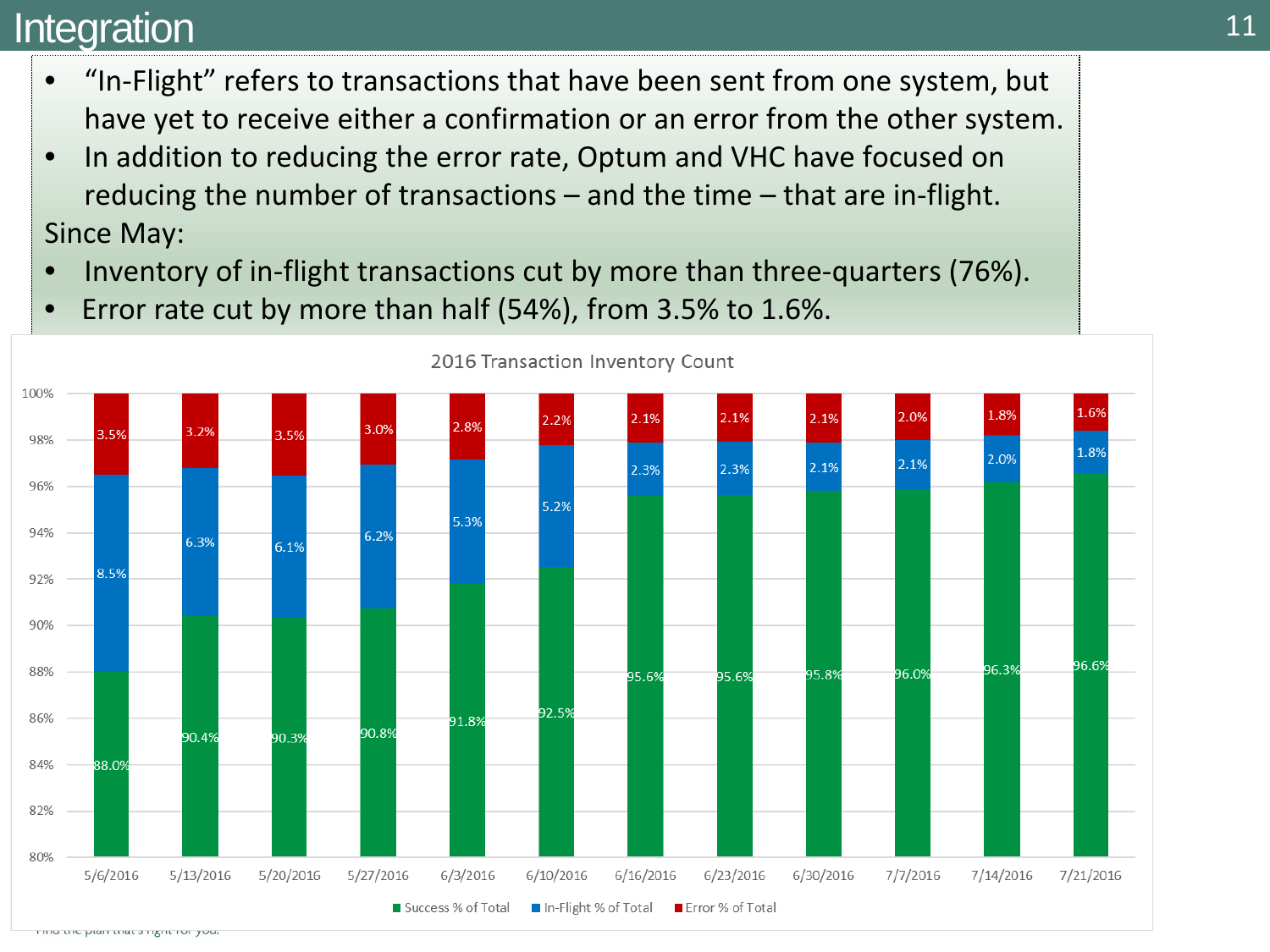### Reconciliation **12** and 12

With system developed and stable, defects remediated through the Maintenance & Operations Surge, and performance metrics improved, data reconciliation across systems is key to improving the customer experience for those Vermonters with lingering issues.

Key steps:

- VHC now receives monthly reconciliation reports and actively works priority discrepancies with WEX and carrier partners.
- Reconciliation team can now fix 95% of discrepancies by using the system and not resorting to workarounds such as spreadsheets.
- VHC's integration team and reconciliation team have been combined to ensure maximum collaboration and efficient resolution of errors.

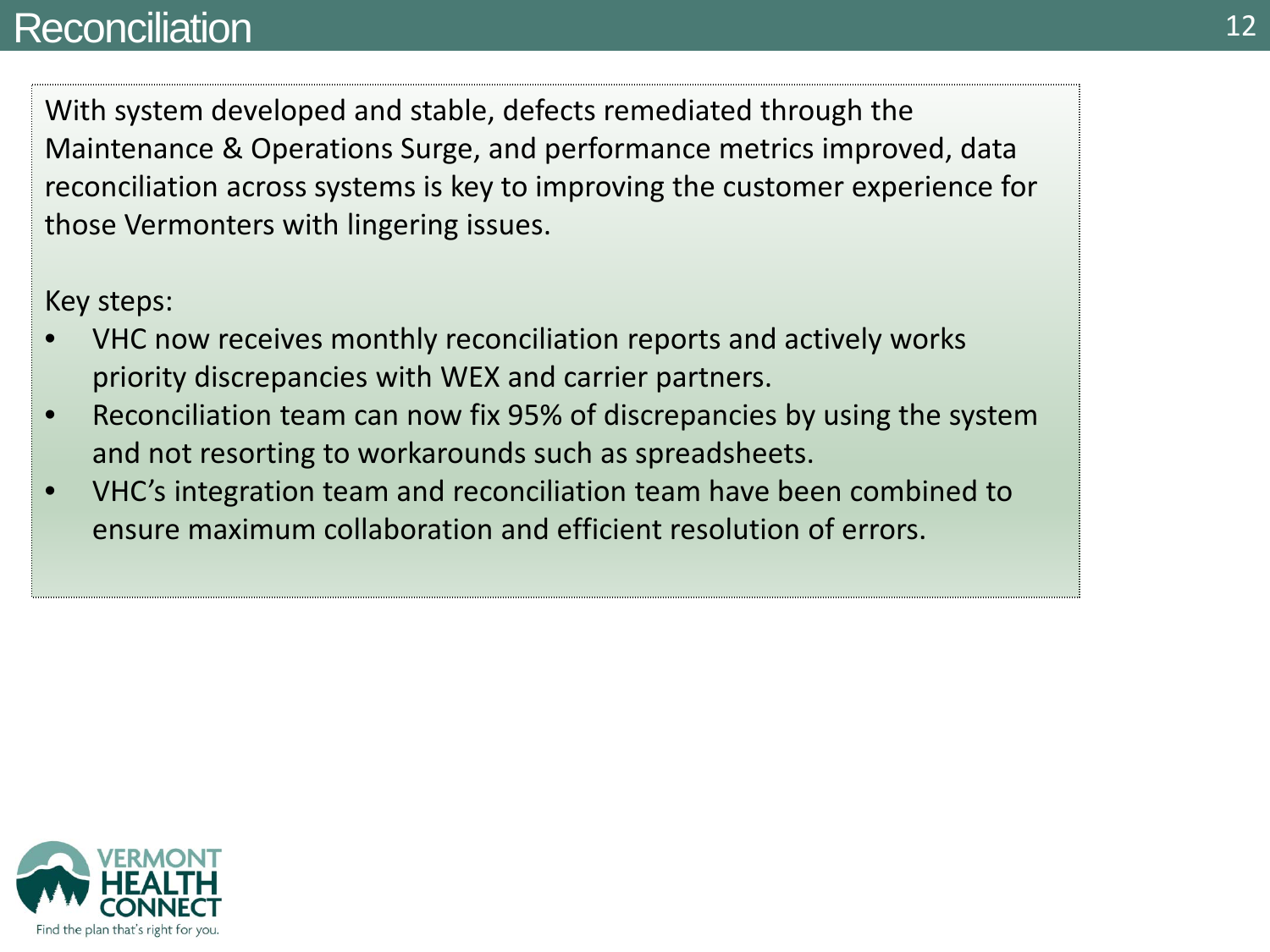## CUSTOMER SERVICE

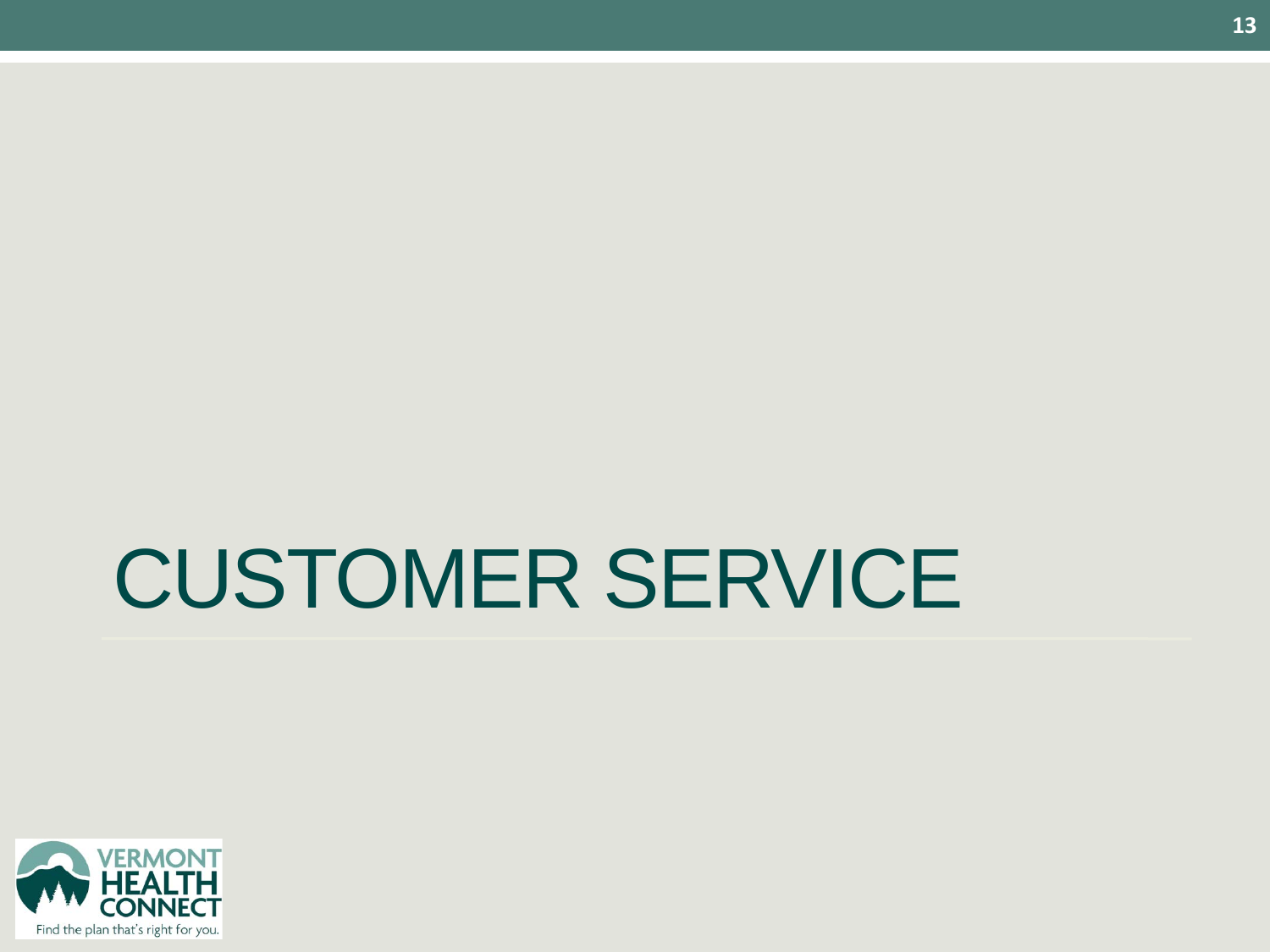•

#### **Key Developments:**

- Maintenance & Operations Surge allowing for greater efficiency and reduced errors.
- Merger of DCF-Health Care and DVHA providing streamline operations.
- Maximus processing more types of requests over the phone, providing faster customer service and reducing the work passed to HAEEU.
- Introduction of Tier 3 Call Center providing faster resolution to most complex customer issues.

#### **Next Step:**

• Commitment to sustained progress in delivering efficient customer service, and new benchmarks to measure that progress.

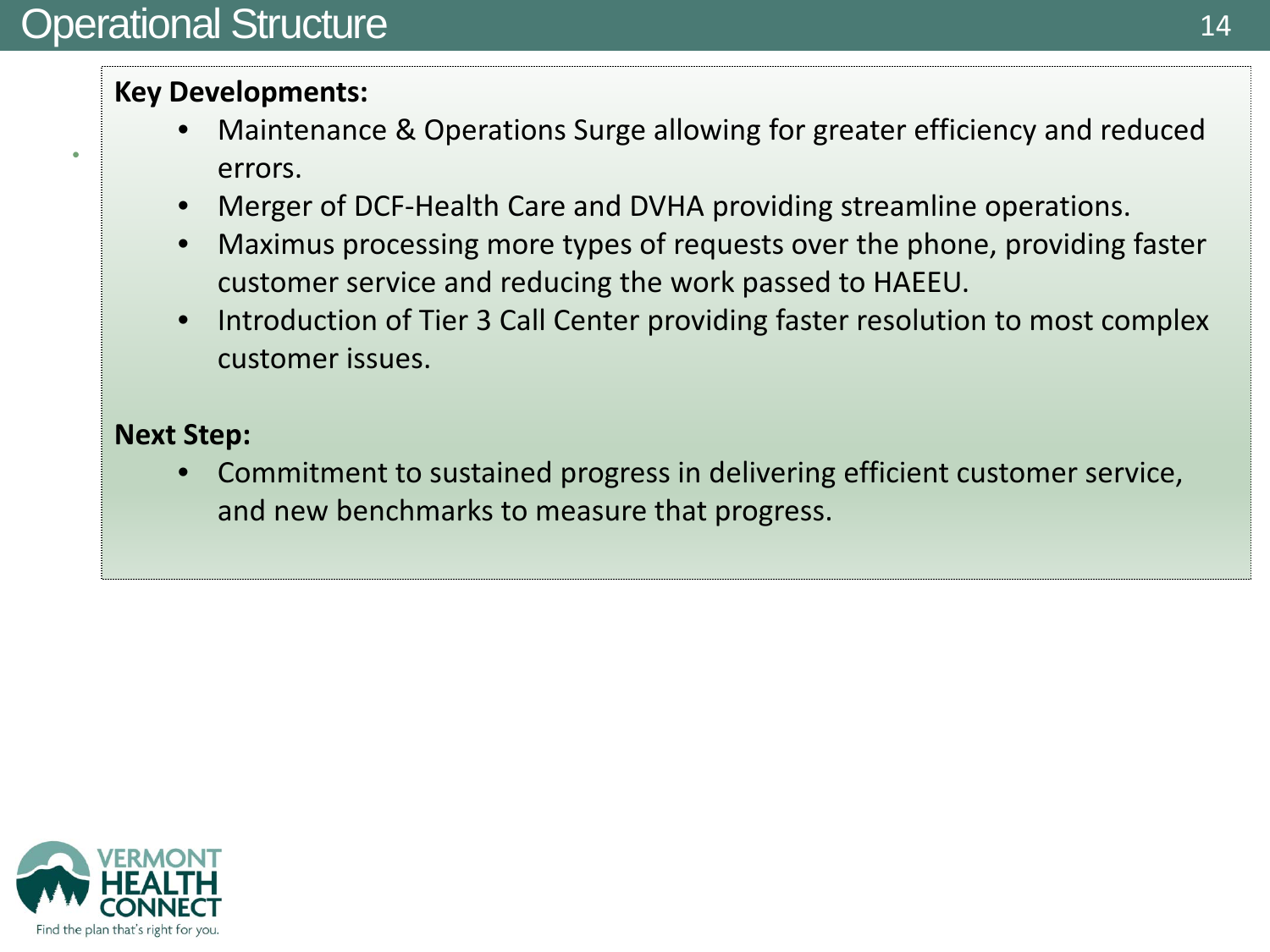### Customer Service Benchmarks

#### **Goal:**

•

- By October 2016, complete 75% of customer requests within 10 business days of first request.
- By June 2017, complete 85% of customer requests within 10 business days of first request.

#### **Achieving benchmarks will benefit:**

- *Customers* confidence that request will be completed with one call; no need for multiple follow-ups.
- *Carrier partners* minimize system discrepancies that can occur when work is delayed.
- *Staff* ability to set realistic expectations and meet them; pride in knowing that they will have a achieved a level of service delivery within four years of launch that is on par decades-old organizations.

#### **Steps:**

- Identify the types of customer requests that VHC receives: 1095-A Reviews, 1095-B Reviews, Access to Care – Medicaid, Access to Care – QHP, Change of Circumstance, General Inquiries, Money Moves, Reinstatements, Termination.
- Track these nine types of requests by date of request and date of completion.
- Use data to celebrate success with staff and to identify opportunity for improvement.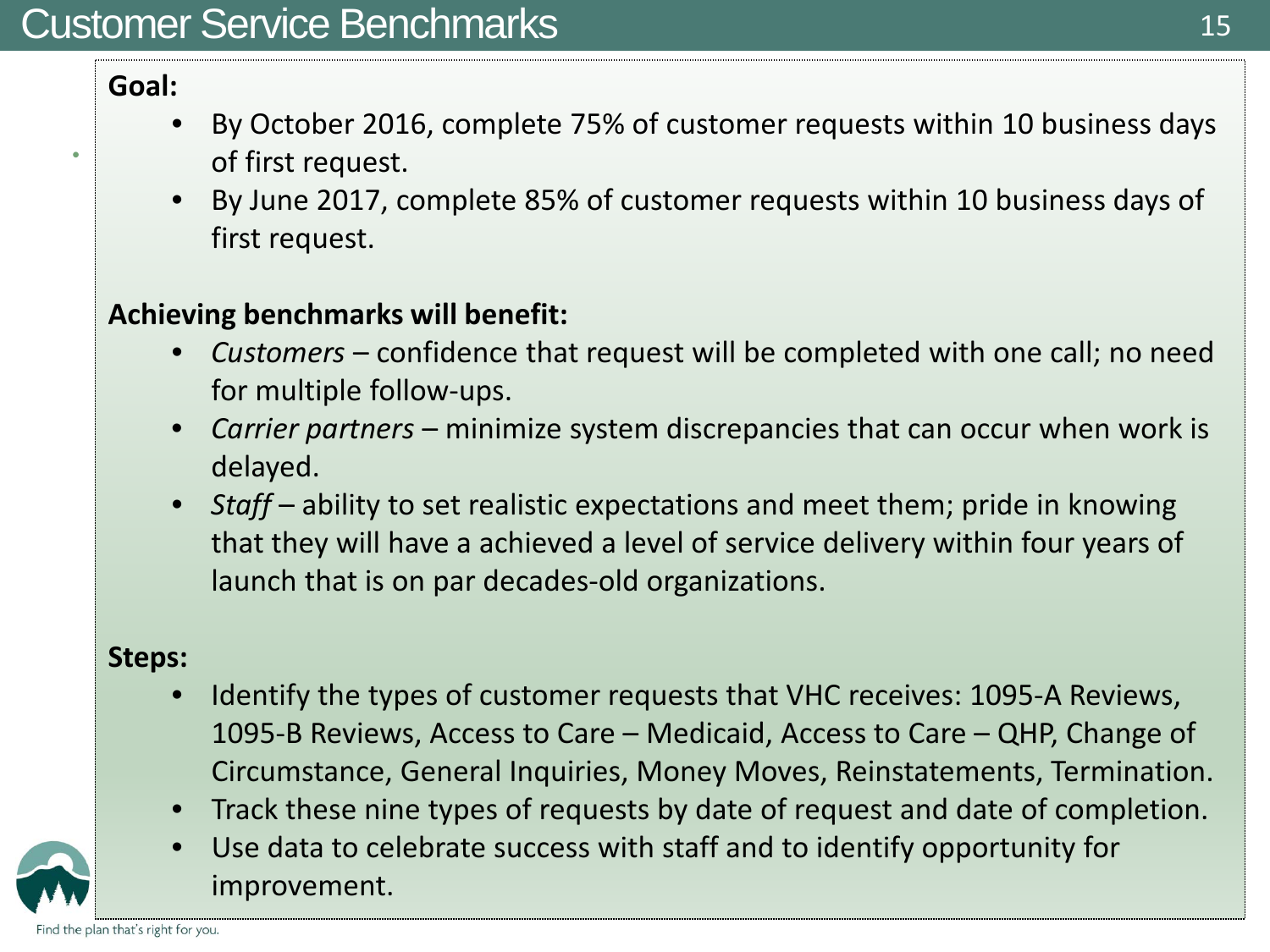## Measuring Progress

How are we doing?

- Average completed within 10 days for:
	- First 10 weeks of the year: 56%
	- Last 10 weeks (through week of 6/27): 77%
- Great accomplishment; fast progress.
- Challenge will be sustaining service level when request volumes increase after the summer.
- Team is confident that improved system performance and operational structure will help it rise to the challenge.



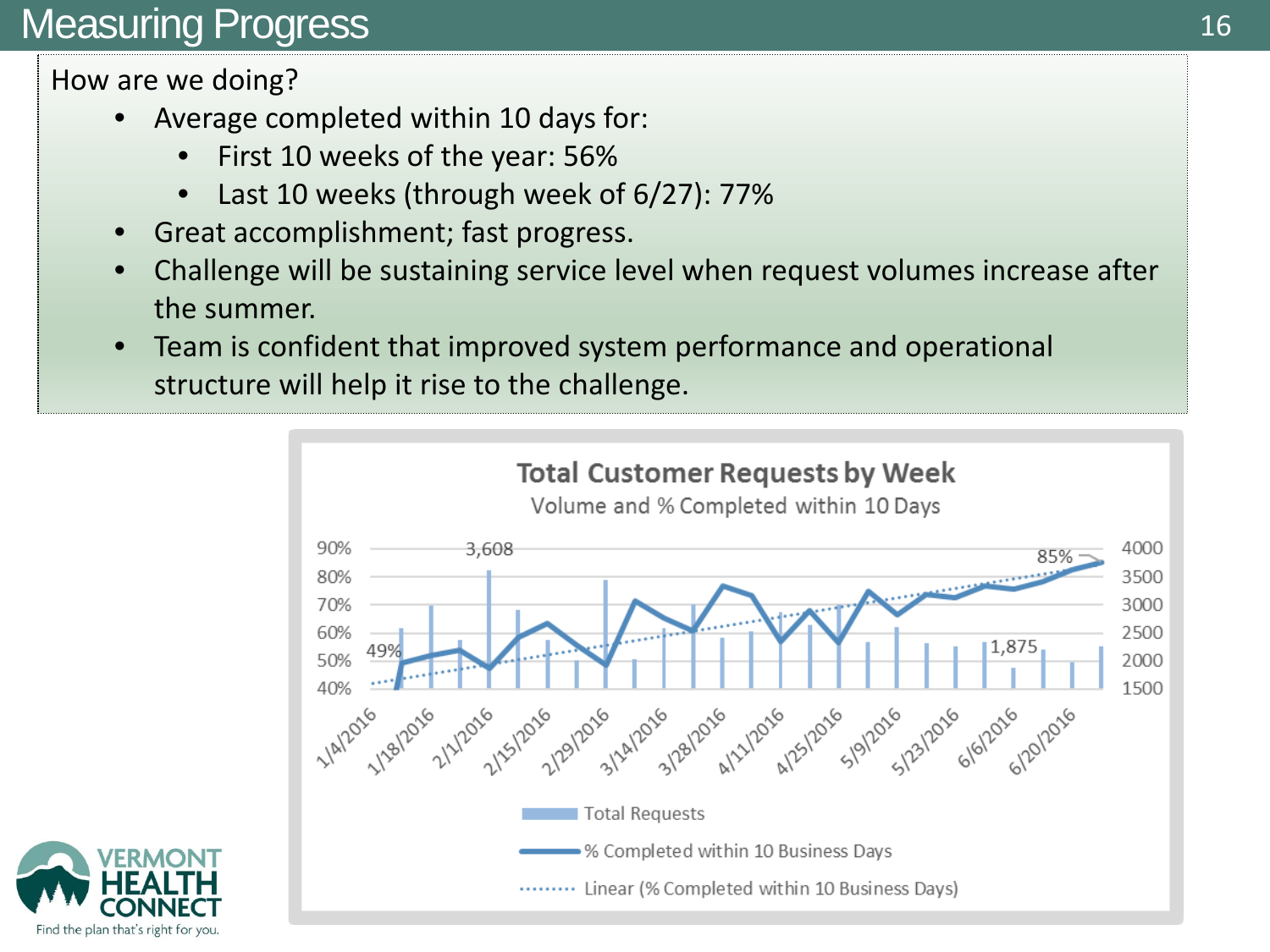- Integration teams have performed root cause and remediation as part of the escalated case process.
- Number of open escalated cases down 85% since early April.
- Of the 10 open Access to Care cases on 7/22, six were being worked by VHC and four were waiting on a response with information from customer.

Escalated Cases include cases from Vermont Legal Aid, Access to Care, and Qualified Special Cases (cases that are escalated due to their complexity, urgency, or inability to be resolved through normal channels.)





**Target:** *Provide Access to Care within three business days.*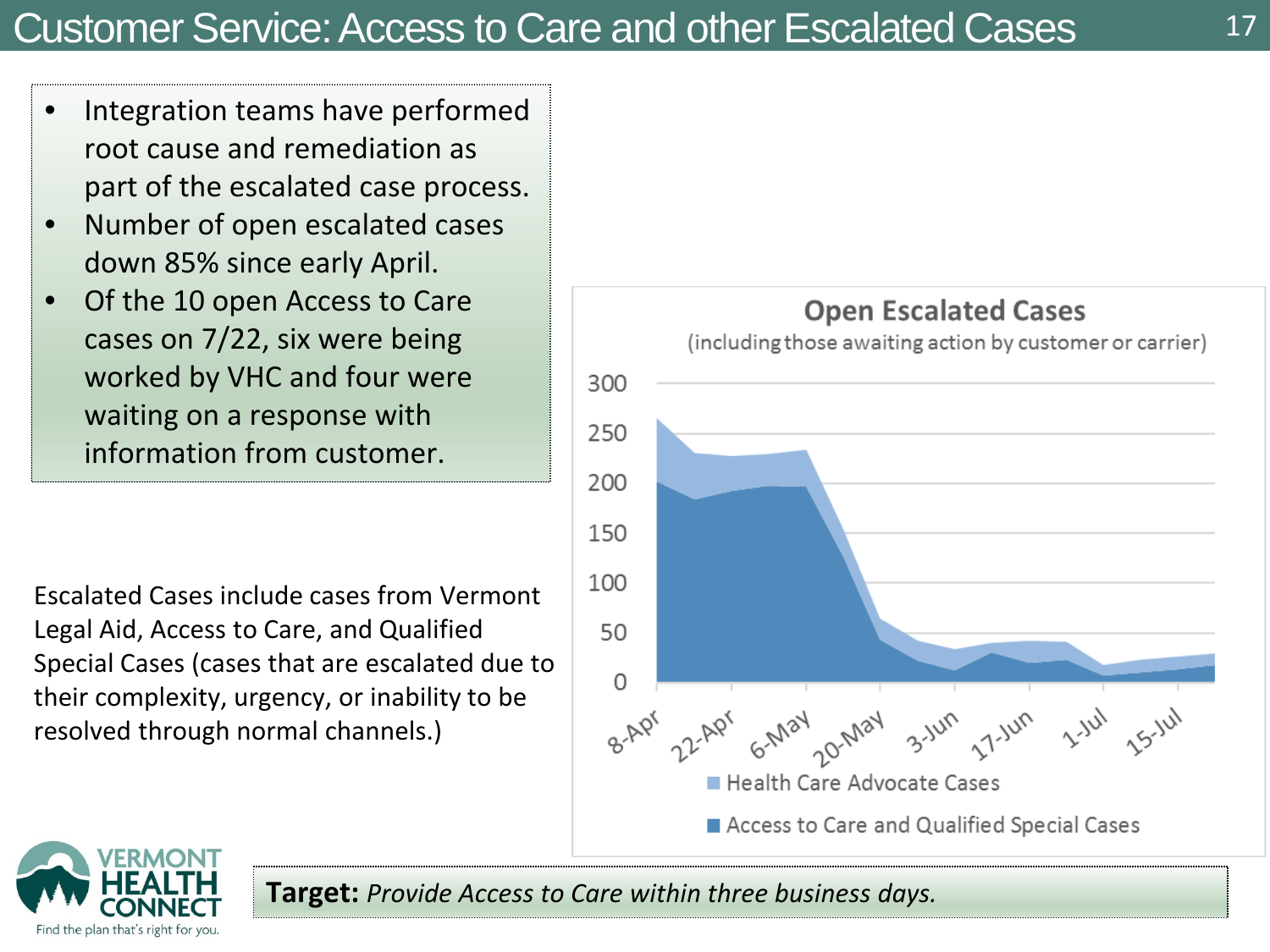## Customer Service: Change Requests **<sup>18</sup>**

- Inventory of open requests (1,498 households) is the lowest of the year – about one in four (380) involve a QHP household.
- Four out of five (83%) requests made 6/16- 7/15 were completed by 7/22, two weeks ahead of the next bill.
- In each of the last five months, VHC has processed more changes than it received.







**Target:** *Changes requested by 15th day of month should be completed by the next bill (mailed on or around 5th day of next month).*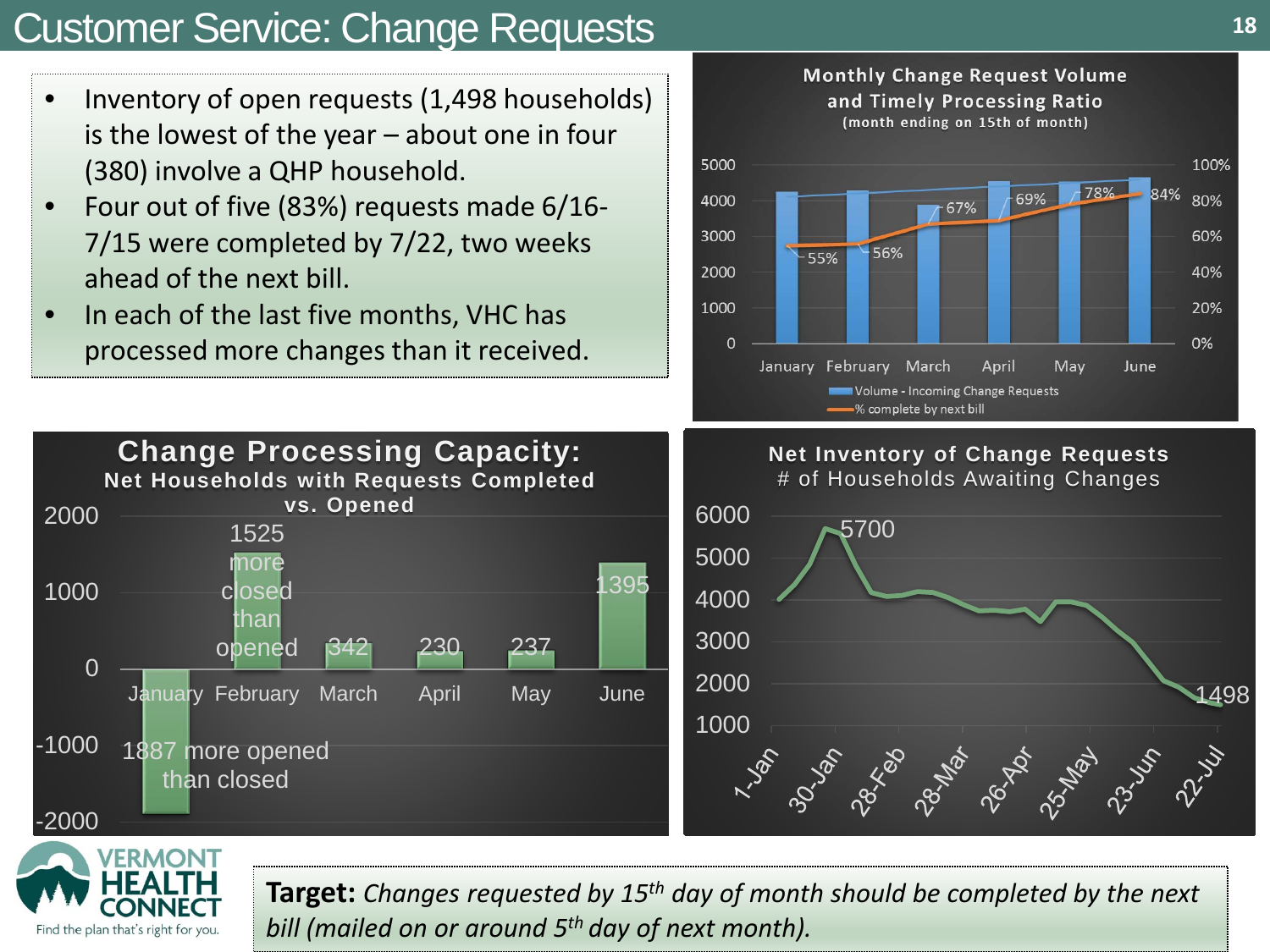## EDUCATIONAL RESOURCES AND PARTNERS

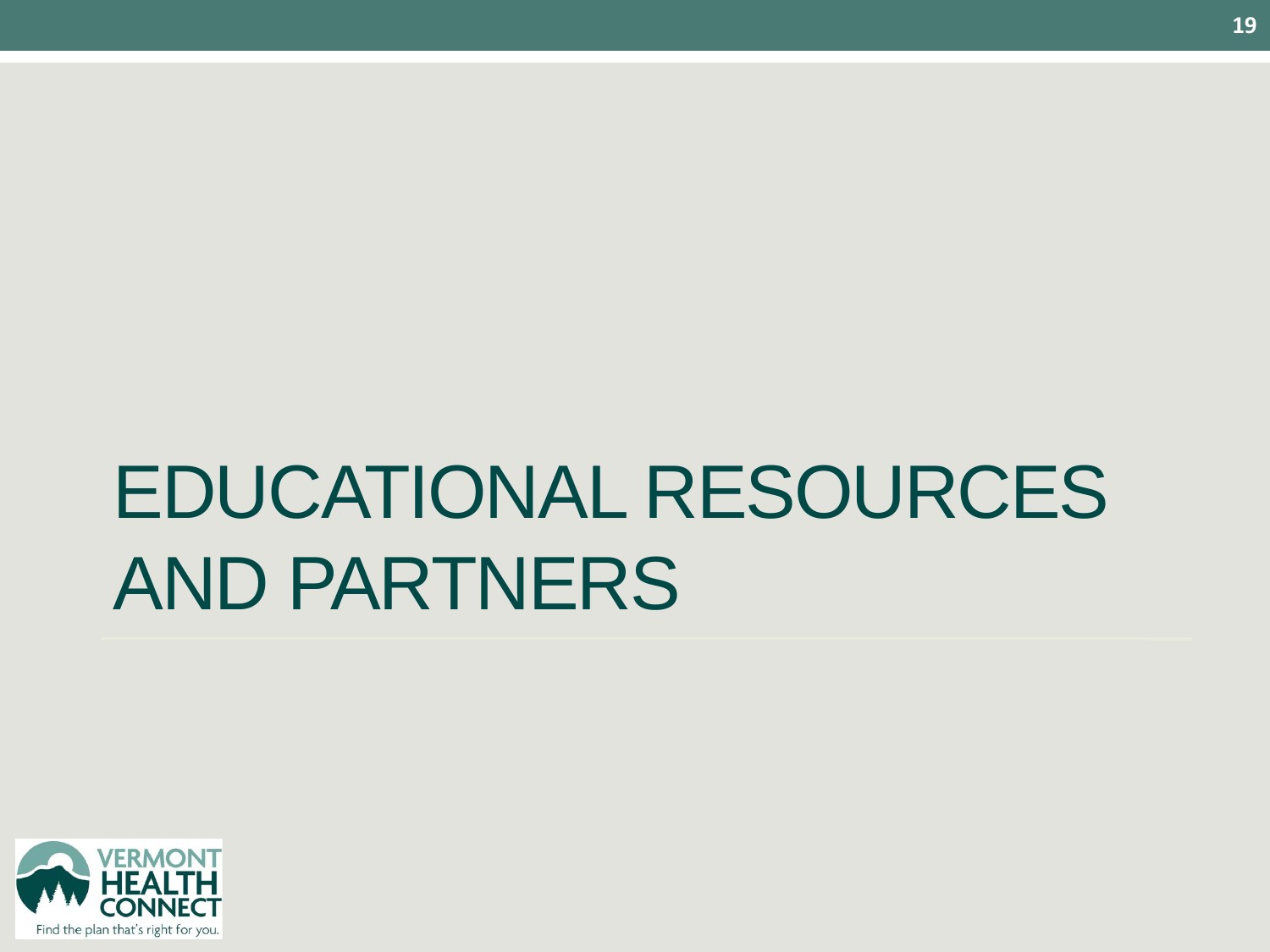## Plan Comparison Tool **<sup>20</sup>**

• Online tool helps customers understand and compare the total costspremium and out-of-pocket costs minus subsidies – of various plans.

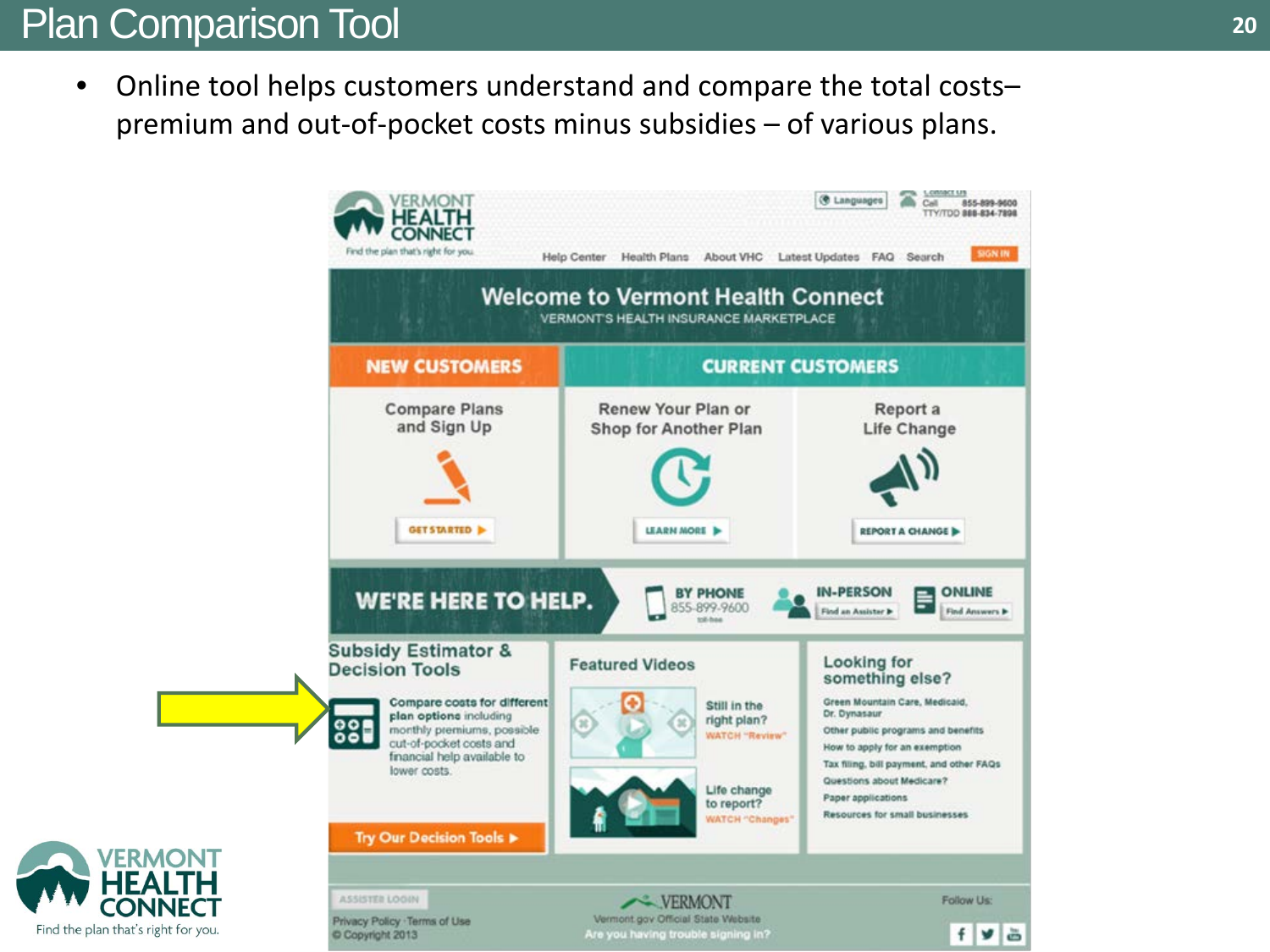## Plan Comparison Tool **21 21**

- Individual QHP enrollees and small business employees can all use the tool to help decide which health plan is best for their family's needs and budget.
- Tool has had more than 30,000 sessions since December.

| Velcome to Vermont Plan Comparison Tool 2016                                                     |                                                                                                                                                                                                  | Home<br><b>Start Tool Again</b>                                                                                    | Advice and Explanations<br>Tour                                                                                     |  |
|--------------------------------------------------------------------------------------------------|--------------------------------------------------------------------------------------------------------------------------------------------------------------------------------------------------|--------------------------------------------------------------------------------------------------------------------|---------------------------------------------------------------------------------------------------------------------|--|
| ER MONT<br>m                                                                                     |                                                                                                                                                                                                  | (@ Languages                                                                                                       | Contact Us<br>๛<br>Call<br>855-899-9600<br>TTV/TDD<br>888-834-7898                                                  |  |
| Find the plan that's right for you.                                                              | Help Center                                                                                                                                                                                      | Health Plans<br>About VHC<br>Latest Updates                                                                        | <b>SIGN IN</b><br><b>FAQ</b><br>Search                                                                              |  |
| Available Health Plans: 20 plans found.                                                          |                                                                                                                                                                                                  |                                                                                                                    | Sort By<br>Yearly Cost Estimate<br><b>Del</b>                                                                       |  |
| <b>Filter Results</b>                                                                            | Plan O<br>Click plan name for DETAILS or to ENROLL<br>Click checkboxes to compare                                                                                                                | Yearly Cost Estimate O<br>(Estimated average total for people like you<br>including premium and out-of-pocket) [3] | Cost in a Bad Year $\bullet$<br>(Estimated total for people like you in a<br>high health care year - B% chance) all |  |
| Metal Level @<br>C O Bronze<br><b>El O Silver</b>                                                | MVP Vitality Plus<br>MVP Health Care - HMO - O Silver<br>Monthly Premium: \$125.78 - after \$827 subsidy<br>Deductible: Medical: \$120 / Drug: \$100 per person                                  | \$2,669                                                                                                            | \$5,379                                                                                                             |  |
| D Gold<br>O Platinum<br>Plan Type @                                                              | BCBSVT Bliue Rewards Silver Plan<br>Blue Cross and Blue Shield of Vermont - EPO - CI Silver<br>Monthly Premium: \$103.32 - after \$827 subsidy<br>Deductible: \$400                              | \$2,730                                                                                                            | \$5,740                                                                                                             |  |
| <b>FEPO</b><br><b>ED HMO</b><br>Insurance Company                                                | <b>BCBSVT Stiver CDHP Plan</b><br>Blue Cross and Blue Shield of Vermont - EPO - O Silver<br>Monthly Premium: \$110.80 - after \$827 subsidy<br>Deductible: \$2,300                               | \$2,920<br>\$3,630                                                                                                 |                                                                                                                     |  |
| <b>FT Blue Cross and Blue Shield</b><br>of Vermont<br>MVP Health Care<br>Monthly Premium @ Intin | MVP Vitality HDHP<br>NVP Health Care - HMO - C Silver<br>Monthly Premium: \$109.10 - after \$827 subsidy<br>Deductible: \$2,400                                                                  | \$2,949                                                                                                            | \$3,709<br>\$5,004                                                                                                  |  |
| subsidy)<br>$$0 - $500$                                                                          | <b>BCBSVT Silver Plan</b><br>Blue Cross and Blue Shield of Vermont - EPO - C Silver<br>Monthly Premium: \$141.98 - after \$827 subsidy<br>Deductible: Medical: \$1,200 / Drug: \$200 per person. | \$3,124                                                                                                            |                                                                                                                     |  |
| Total Yearly Cost Estimate O<br>\$2600 - \$7100                                                  | <b>MVP Vitality</b><br>MVP Health Care - HMO - C) Silver<br>Monthly Premium: \$159.76 - after \$827 subsidy<br>Deductible: Medical: \$1,200 / Drug: \$200 per person                             | \$3,337                                                                                                            | \$5,217                                                                                                             |  |
| Cost in a Bad Year O<br>\$3500 - \$17500<br>Deductible                                           | MVP Vitality Plus<br>MVP Health Care - HMD - O Bronzer<br>Monthly Premium: \$0.00 - after \$827 subsidy<br>Deductible: Medical: \$10,000 / Drug: \$600 per person                                | \$4,490                                                                                                            | \$13,700                                                                                                            |  |
| $$0 - $13500$                                                                                    | MVP Vitality<br>MVP Health Care - HMO - O Bronze<br>Monthly Premium: \$0.00 - after \$827 subsidy                                                                                                | \$4,520                                                                                                            | \$13,700                                                                                                            |  |

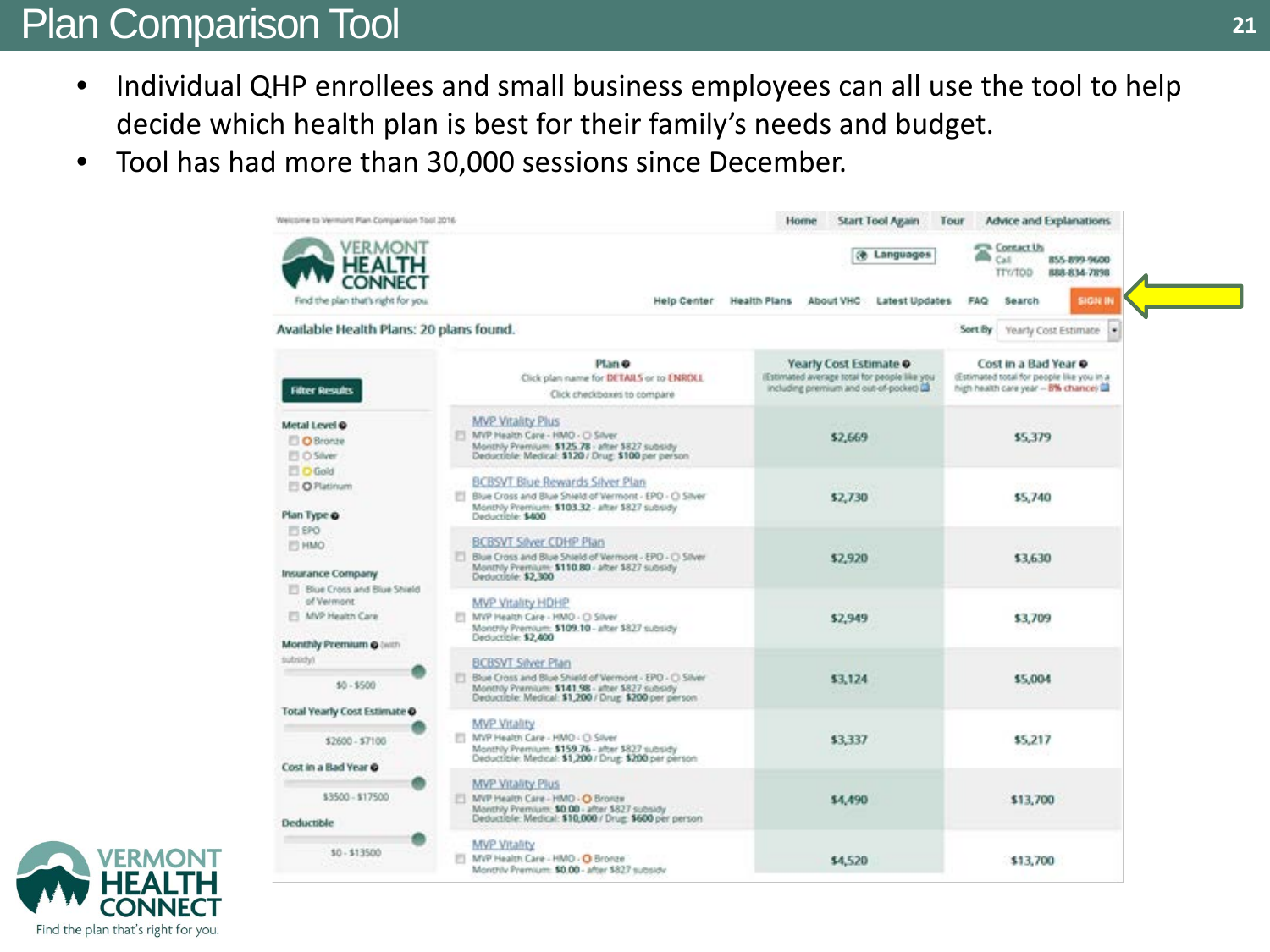### Assisters

- Number of Assisters up 15% in last three months, largely due to the training and certification of 29 new Certified Application Counselors (CACs).
	- o 17 staff at Centurion have become CACs and are helping recently incarcerated Vermonters apply for coverage, which will save the State money by reducing more expensive health care spending.
- Since Open Enrollment, Navigators and CACs have focused largely on Medicaid renewal support, especially for New Vermonters and other vulnerable populations with accessibility challenges.



#### **22**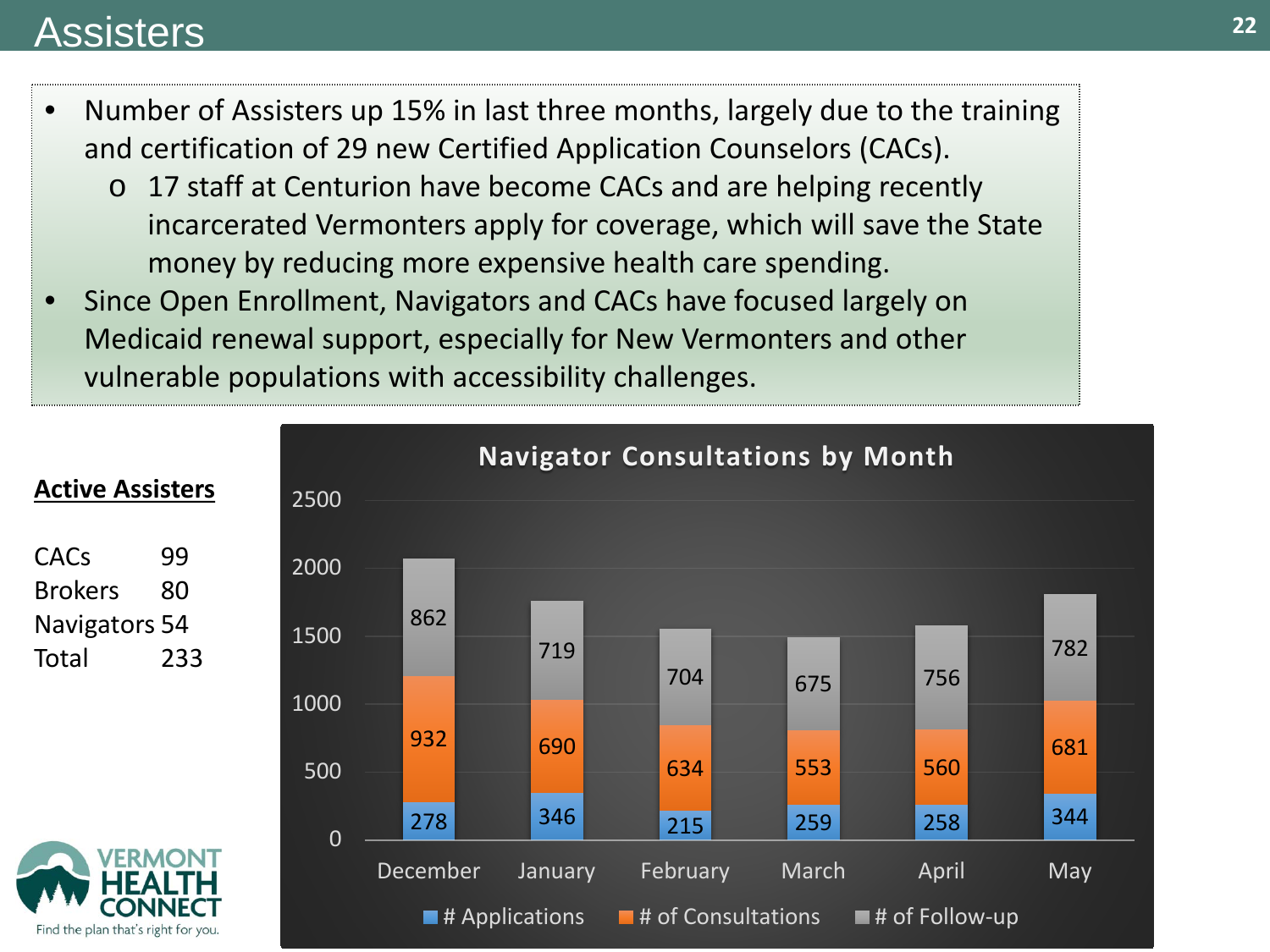## OPEN ENROLLMENT 2017

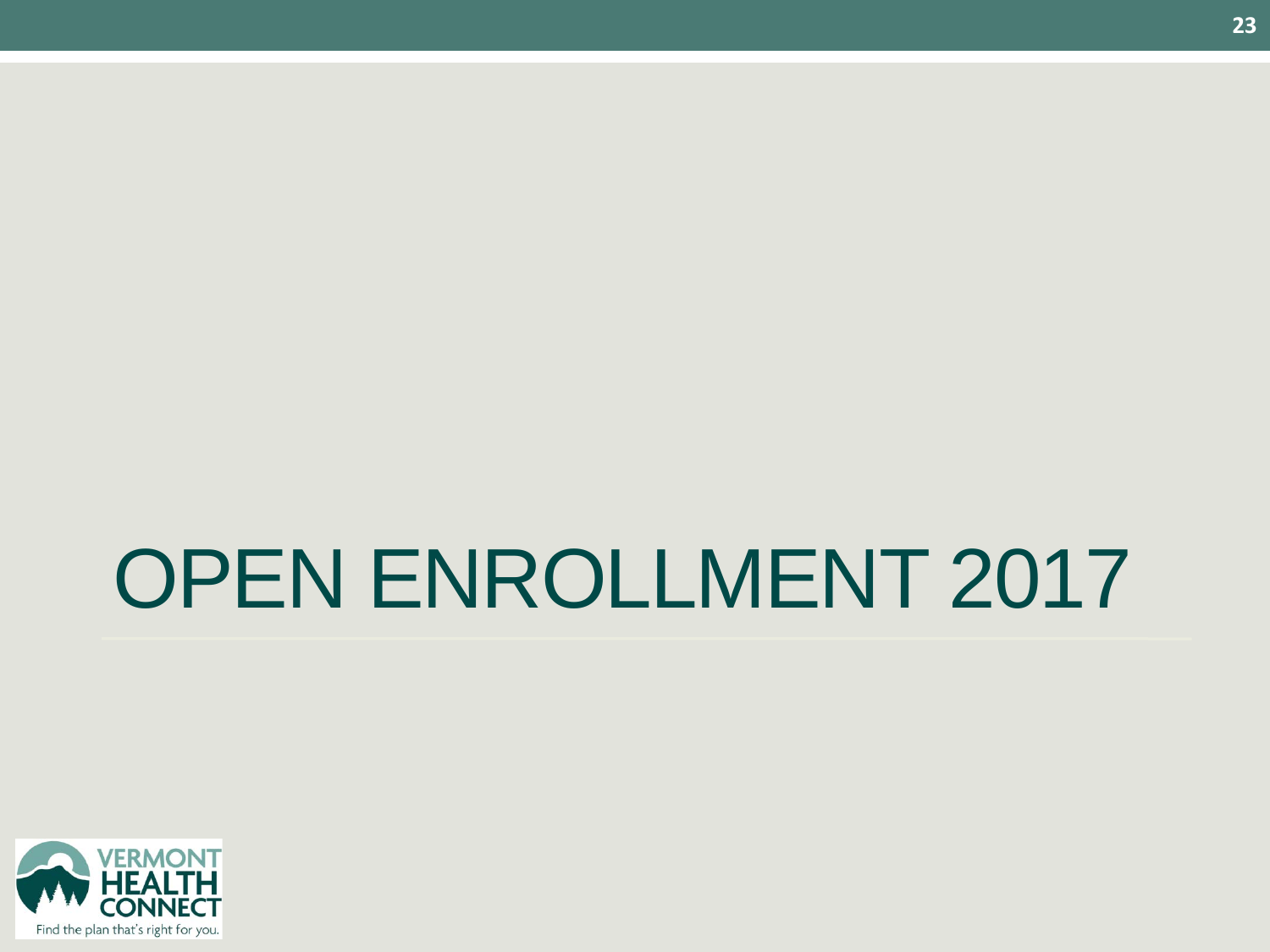## Open Enrollment 2017 **<sup>24</sup>**

## November  $1$ , 2016 through January 31, 2017

- o Held first OE planning meeting with carrier partners in June.
- o Internal working groups meeting weekly to finalize business process, data clean up strategy, training plan, and testing approach.
- o First notices for individuals who did not give the State authorization to ping the Federal Hub will mail in September.
- o Standard renewal notices will mail in October.
- o Goal is to passively renew 95% of all QHP customers and to complete all initial renewals by December 15th.

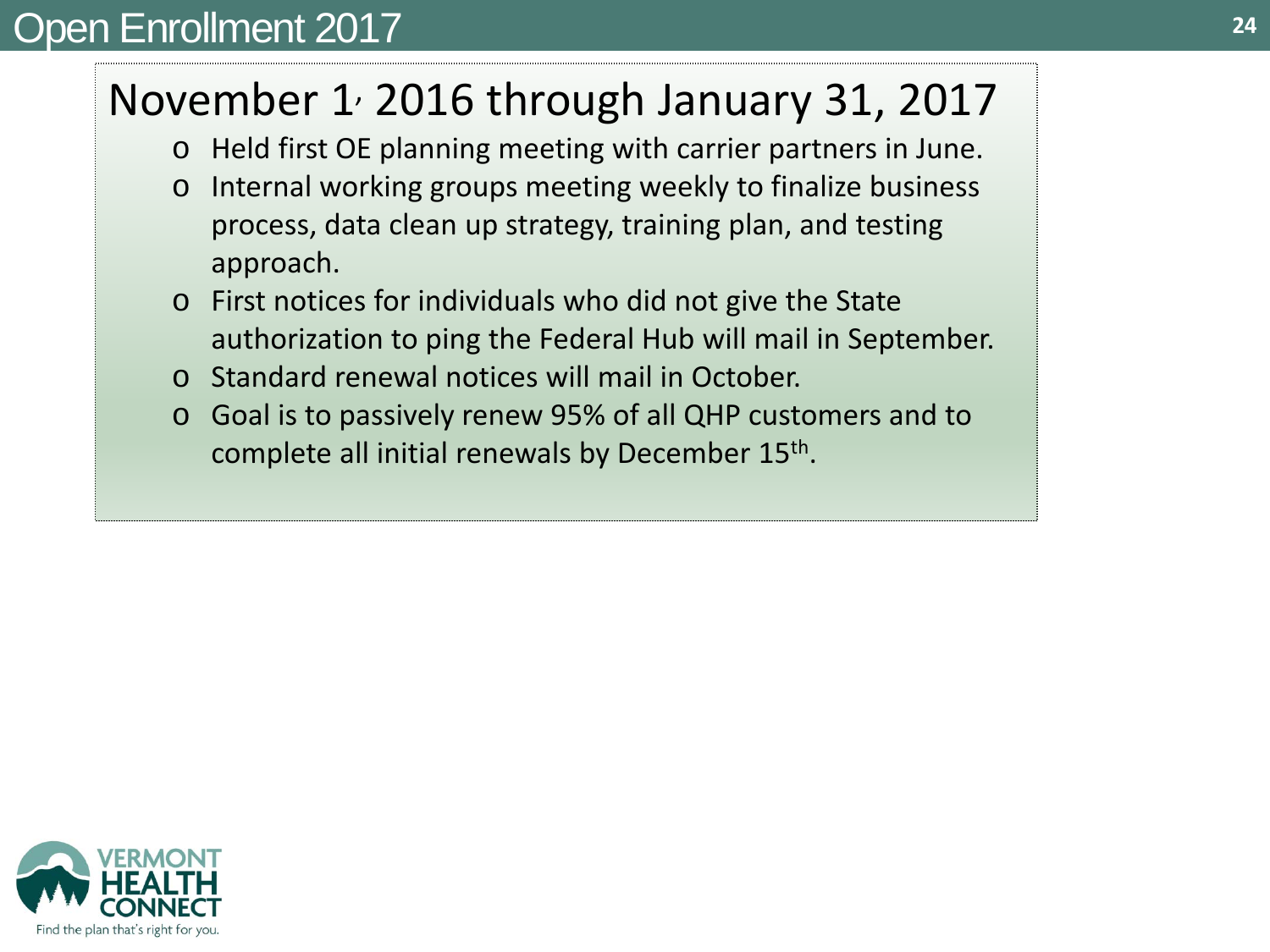# ADDITIONAL UPDATES AND METRICS

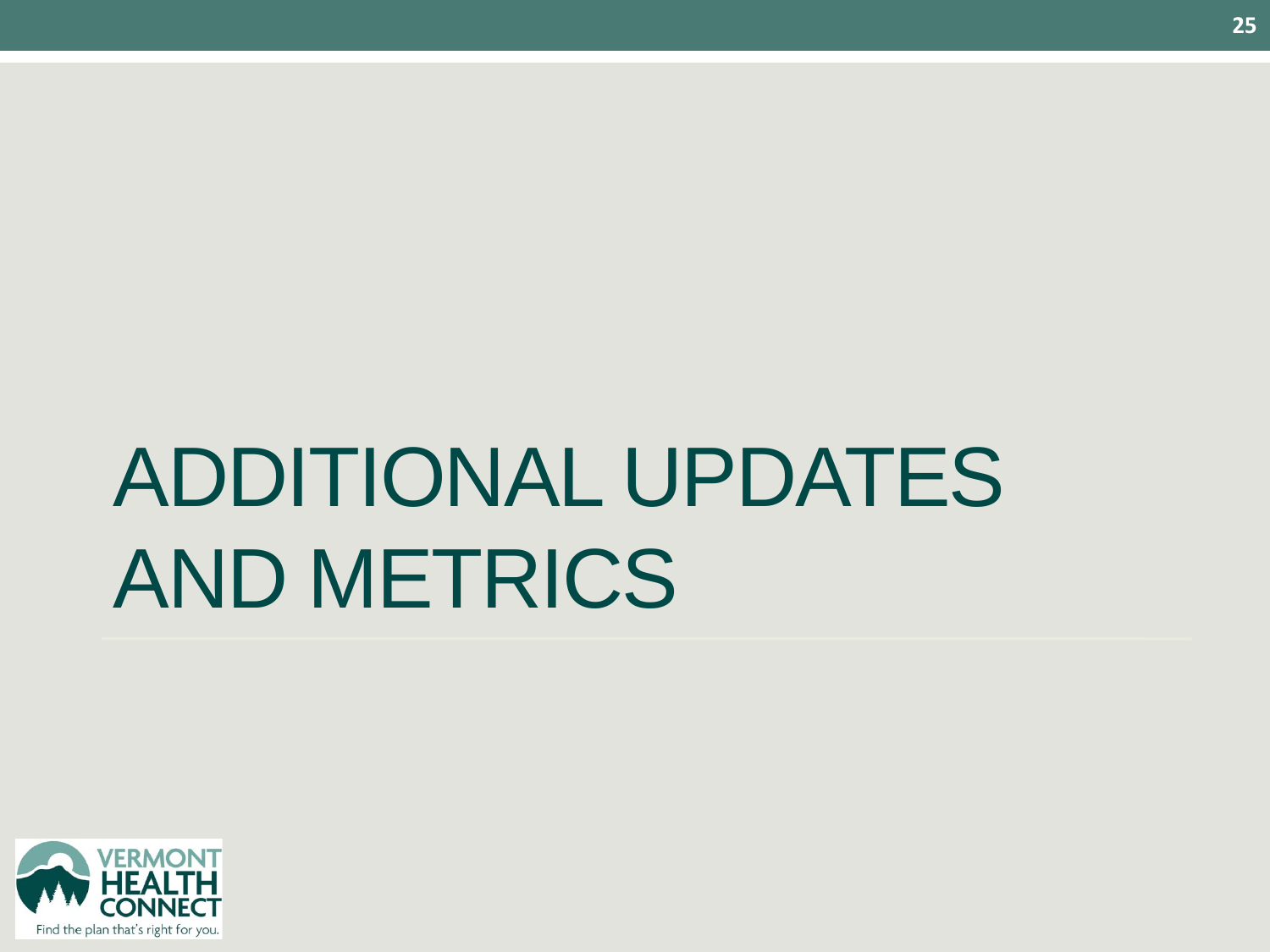## QHP Verification Notices

- o Mailed to approximately 320 households the week of 6/20.
- o Similar to last year, the District Offices coordinating with DVHA to accept documentation from customers who want to drop it off in person, not by mail.

## Age-off Notices

- o Mailing to 415 Vermonters who are turning 65.
- o Customers can choose to terminate their qualified health plan, or they can keep it and pay full price (no subsidies after eligible for Medicaid).

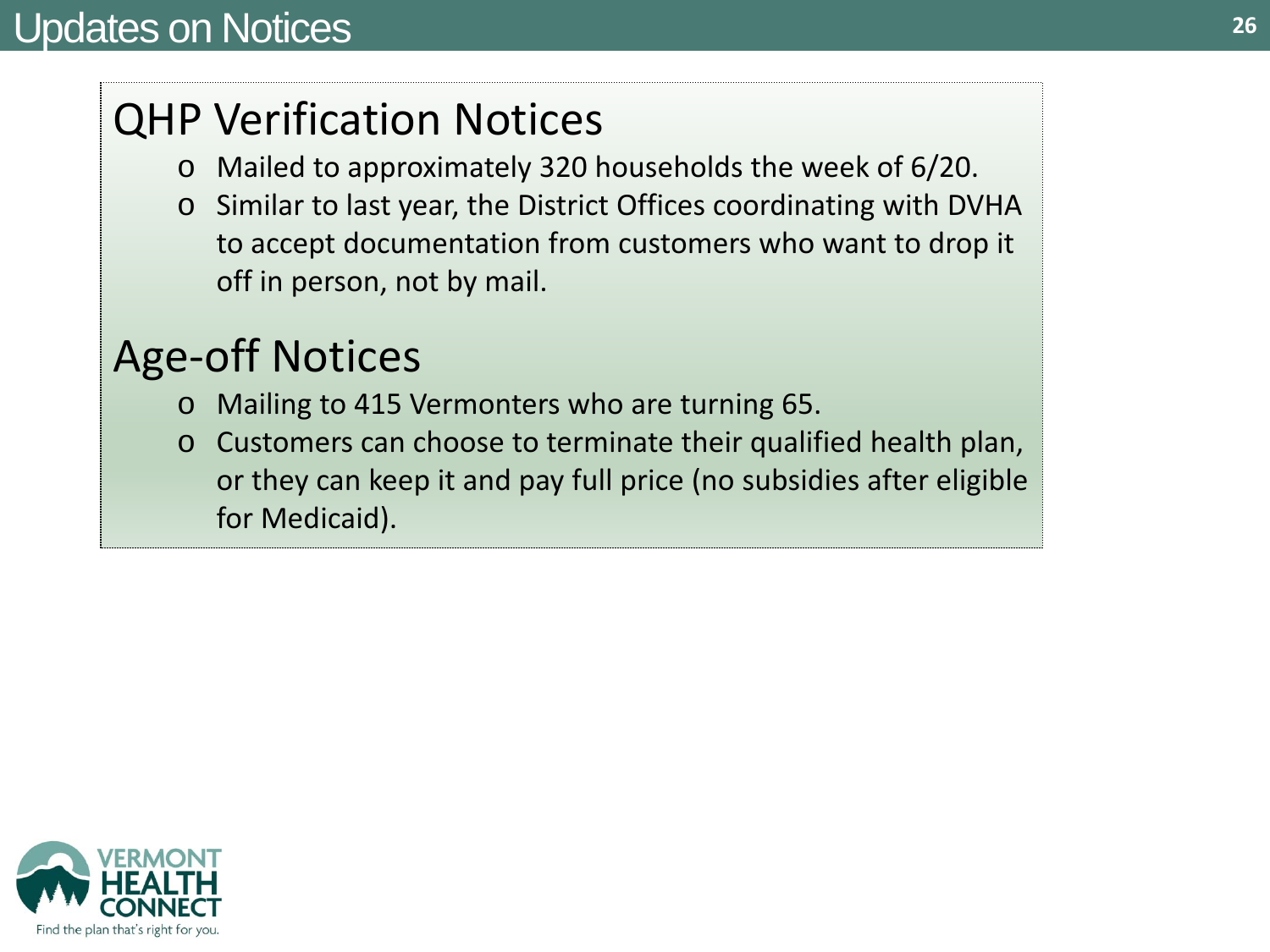## Customer Support Center

- Medicaid renewals driving high call volume.
- Customer Support Center received more calls in June than any month since early 2014.
- Transfer rate is down to 9% as Level 1 Customer Support Representatives (CSRs) can process most applications on initial call.

| <b>Month</b>         | <b>Calls</b><br><b>Offered</b> | <b>Answer</b><br><b>Rate</b> | <b>Calls</b><br>Answered | $ $ Calls<br>Answered<br>$<$ 24 Sec | <b>Transfer</b><br><b>Rate</b> |
|----------------------|--------------------------------|------------------------------|--------------------------|-------------------------------------|--------------------------------|
| <b>January 2016</b>  | 42,769                         | 83%                          | 35,352                   | 32%                                 | 10%                            |
| <b>February 2016</b> | 45,043                         | 81%                          | 36,514                   | 46%                                 | 9%                             |
| <b>March 2016</b>    | 41,661                         | 93%                          | 38,678                   | 75%                                 | 11%                            |
| <b>April 2016</b>    | 36,774                         | 96%                          | 35,354                   | 79%                                 | 11%                            |
| <b>May 2016</b>      | 43,940                         | 90%                          | 39,683                   | 55%                                 | 9%                             |
| <b>June 2016</b>     | 49,132                         | 80%                          | 39,450                   | 32%                                 | 9%                             |

Service Level Agreement (SLA): answer 60% of calls within 25 seconds.

- Met SLA in March and April after missing first two months of the year.
- Met SLA nine out of 12 months in 2015.

Comparison: Average wait time over the three months of 2016 Open Enrollment (Nov-Jan):

• Vermont: 5min 3sec; Federal: 10min 30sec